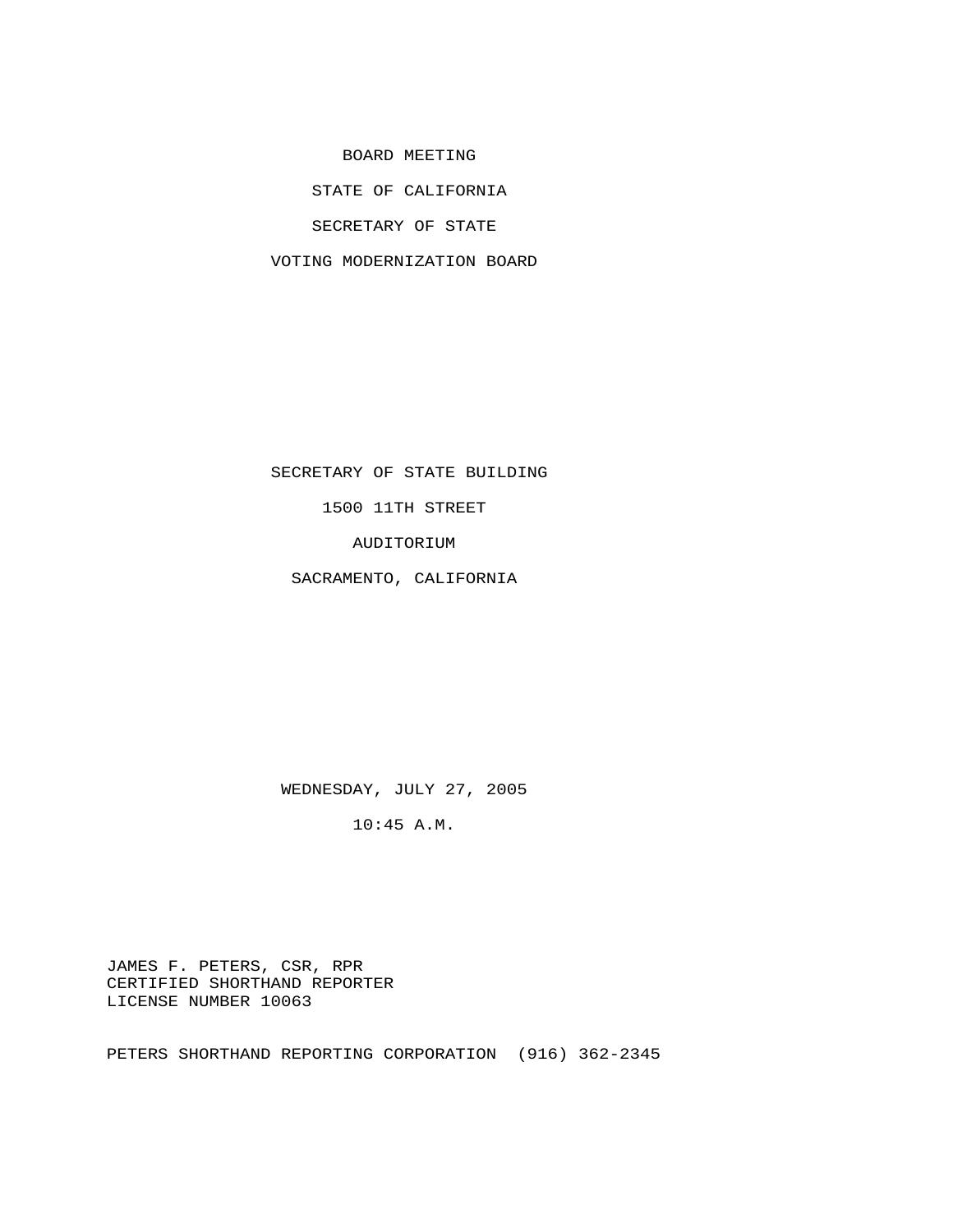## APPEARANCES

## BOARD MEMBERS

 Mr. John A. Pérez, CHAIRPERSON Mr. Stephen Kaufman, Vice CHAIRPERSON Mr. Tal Finney

## STAFF

Mr. John Mott-Smith, Chief, Elections Division

Ms. Jana Lean

Ms. Katherine Montgomery

Mr. Steve Stuart, Staff Counsel

## ALSO PRESENT

Mr. Michael Smith, Marin County Registrar

Mr. Steve Weir, Contra Costa County Clerk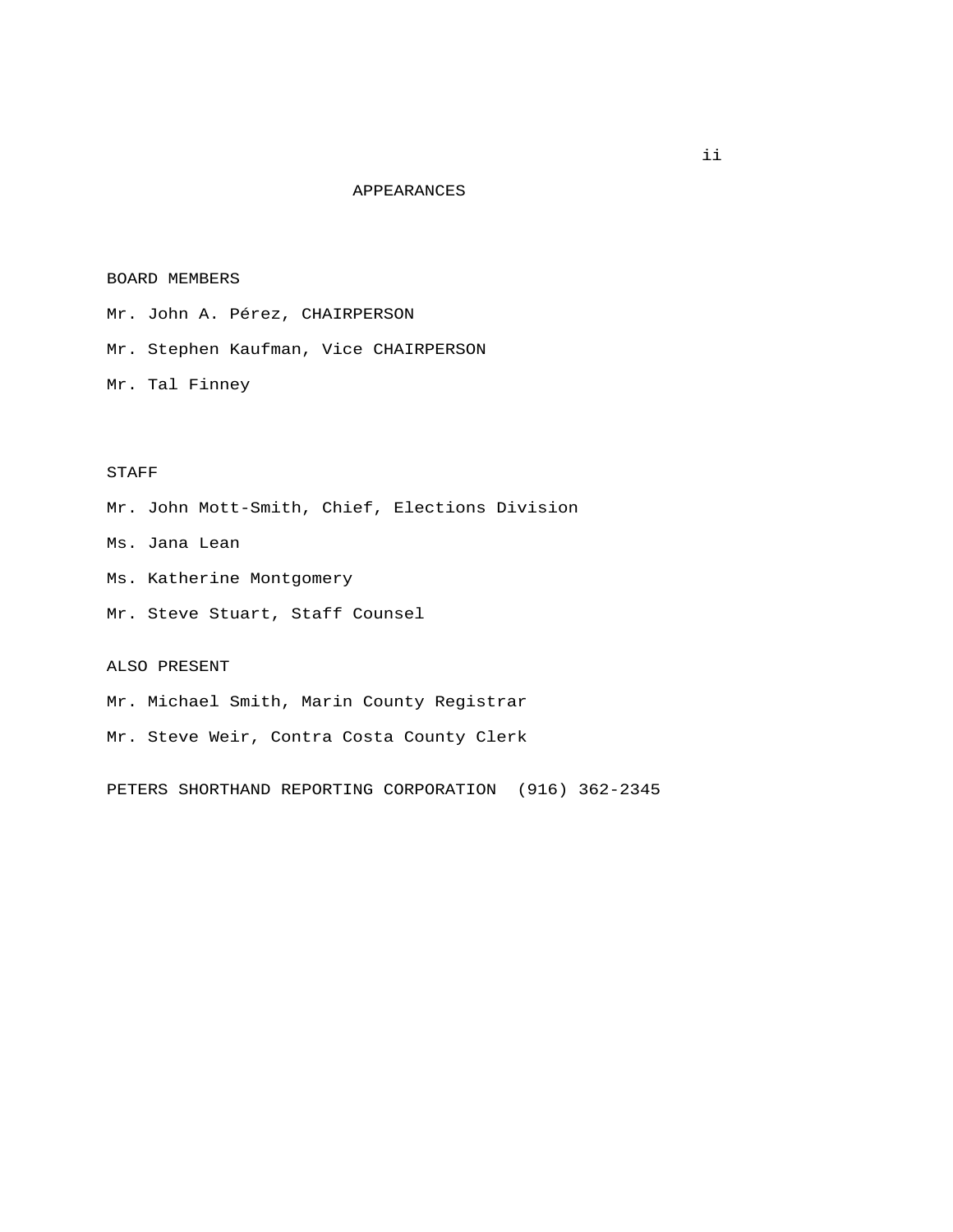INDEX

PAGE

| I.  | Call to Order                                                                                                                                                                           | $\mathbf 1$  |
|-----|-----------------------------------------------------------------------------------------------------------------------------------------------------------------------------------------|--------------|
| II  | Roll Call and Declaration of Ouorum                                                                                                                                                     | $\mathbf 1$  |
| III | Public Comment                                                                                                                                                                          | $\mathbf{1}$ |
| IV  | Adoption of June 17, 2005 Actions & Meeting<br>Minutes                                                                                                                                  | 2            |
| V   | Project Documentation Package Review and<br>Funding Award Approval:                                                                                                                     |              |
|     | (A) Marin County                                                                                                                                                                        | 2            |
| VI  | Staff Report on Related Issues                                                                                                                                                          |              |
|     | (A) General VMB Policy Questions                                                                                                                                                        |              |
|     | i.<br>Can HAVA 301 funds issued to a county<br>(for the purpose of modernizing a<br>county's voting system) be used as a<br>county's 3:1 required match amount<br>under Proposition 41? | 6            |
|     | ii.<br>What line item equipment should be<br>included in the \$4,000 spending cap<br>for DRE equipment?                                                                                 | 11           |
| VII | Interim Status Report on County Voting<br>Modernization Plans:                                                                                                                          | 23           |
|     | VIII Other Business                                                                                                                                                                     | 29           |
| IX  | Adjournment                                                                                                                                                                             | 29           |
|     | Reporter's Certificate                                                                                                                                                                  | 30           |
|     |                                                                                                                                                                                         |              |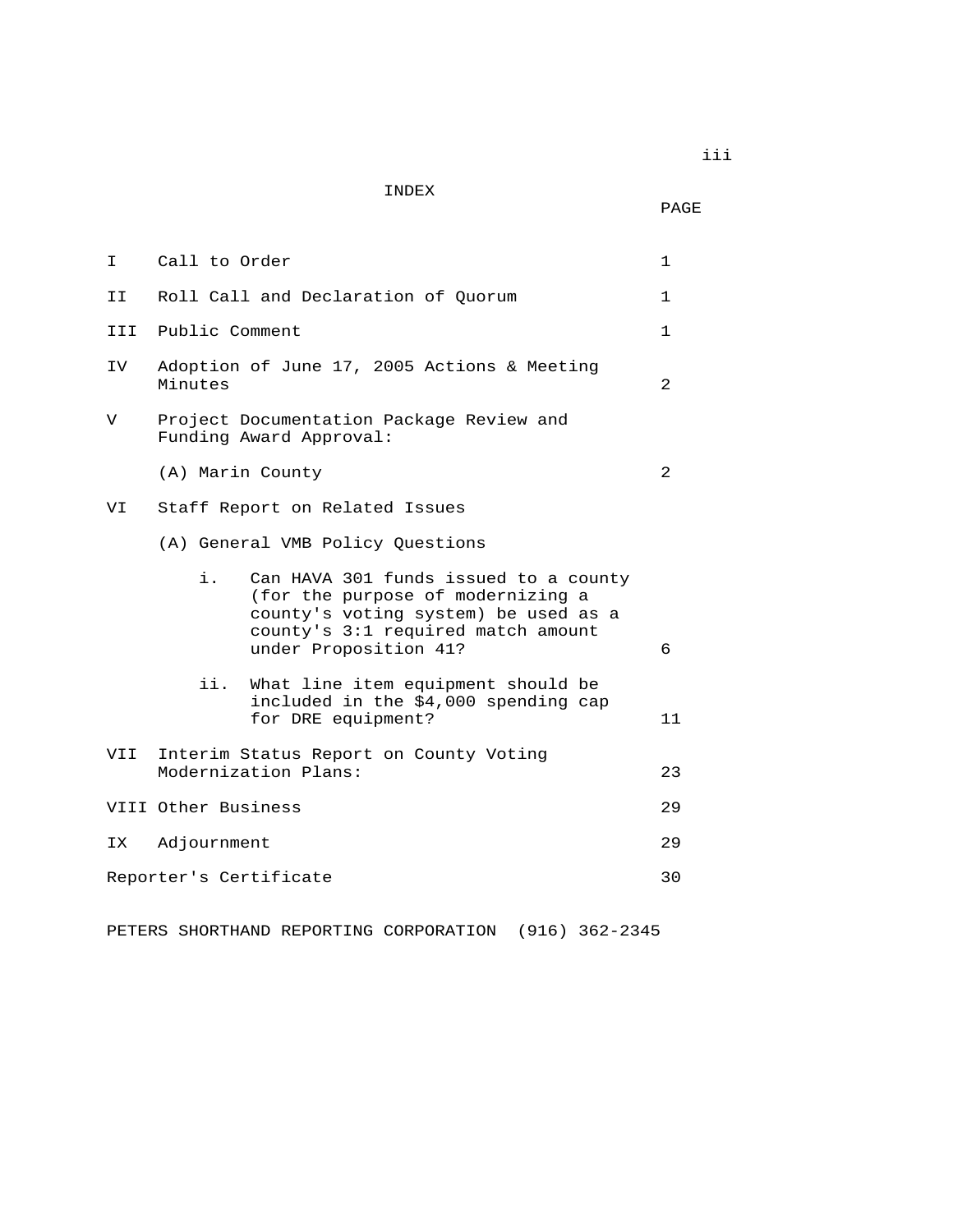| 1  | PROCEEDINGS                                               |  |  |
|----|-----------------------------------------------------------|--|--|
| 2  | CHAIRPERSON PÉREZ: The meeting will come to               |  |  |
| 3  | order. Welcome to the Voting Modernization Board meeting. |  |  |
| 4  | If you'd please call the roll.                            |  |  |
| 5  | MS. MONTGOMERY: John Pérez?                               |  |  |
| 6  | CHAIRPERSON PÉREZ: Here.                                  |  |  |
| 7  | MS. MONTGOMERY: Stephen Kaufman?                          |  |  |
| 8  | VICE CHAIRPERSON KAUFMAN: Here.                           |  |  |
| 9  | MS. MONTGOMERY: Michael Bustamante?                       |  |  |
| 10 | CHAIRPERSON PÉREZ: He will not be attending?              |  |  |
| 11 | MS. MONTGOMERY: Tal Finney?                               |  |  |
| 12 | CHAIRPERSON PÉREZ: He is expected shortly, and            |  |  |
| 13 | we'll make due note of his tardiness when he arrives.     |  |  |
| 14 | MS. MONTGOMERY: Carl Guardino?                            |  |  |
| 15 | CHAIRPERSON PÉREZ: He was anticipated, but will           |  |  |
| 16 | not be joining us.                                        |  |  |
| 17 | And Mr. Finney has now arrived.                           |  |  |
| 18 | BOARD MEMBER FINNEY: I had to park.                       |  |  |
| 19 | BOARD MEMBER FINNEY: Thank, gentlemen. I                  |  |  |
| 20 | thought there was an outside chance there was a quorum    |  |  |
| 21 | without me. I guess not.                                  |  |  |
| 22 | CHAIRPERSON PÉREZ: Okay. Now, that we've                  |  |  |
| 23 | established a quorum with Mr. Finney's attendance, the    |  |  |
| 24 | first item before us is for public comment for items not  |  |  |
| 25 | directly on our agenda. I have not seen any cards for     |  |  |
|    |                                                           |  |  |

PETERS SHORTHAND REPORTING CORPORATION (916) 362-2345

 $\mathbf{1}$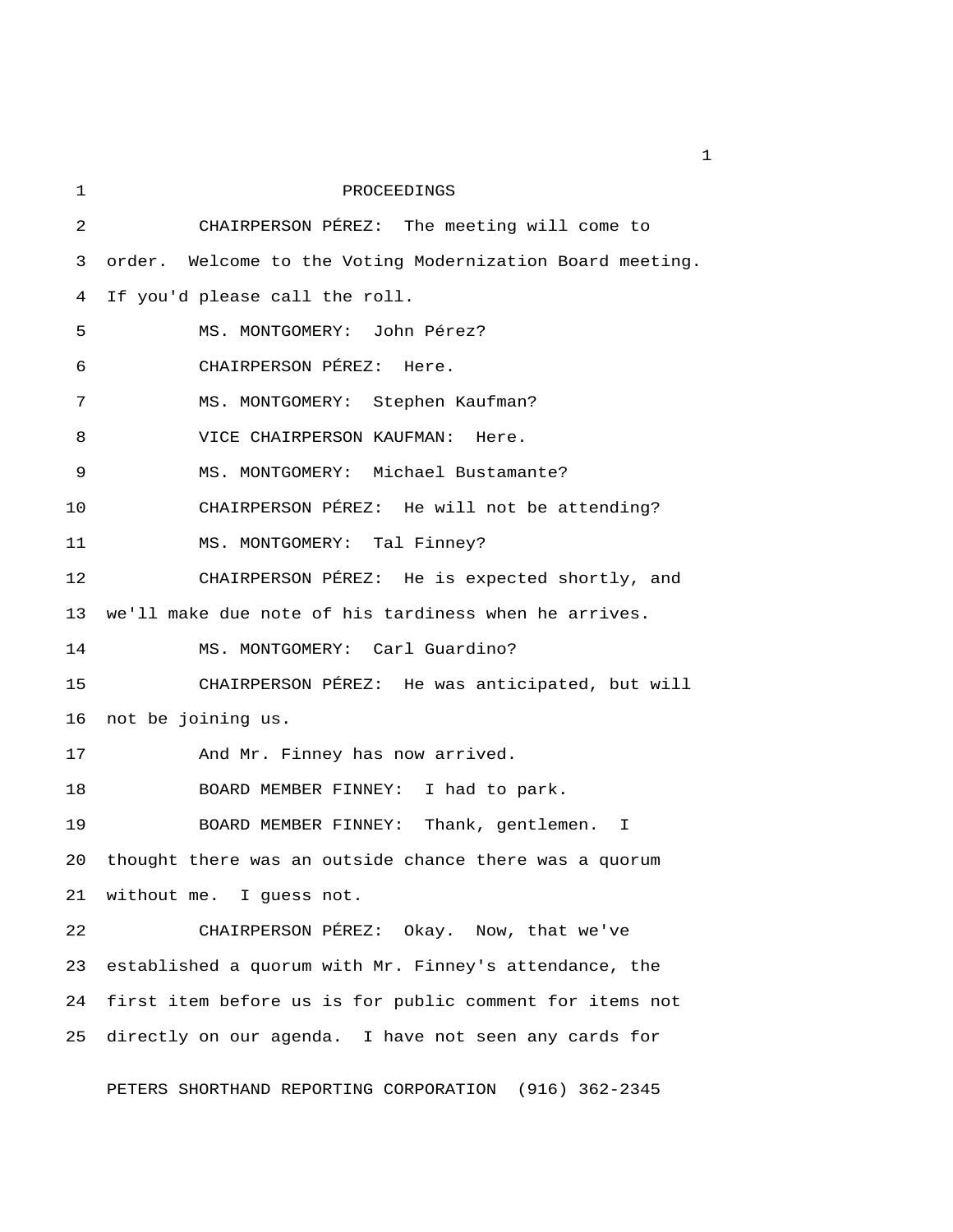1 this general public comment and it doesn't look like 2 anybody is looking to get recognized. 3 So let's move on to adoption of our June 17th 4 meeting minutes. 5 VICE CHAIRPERSON KAUFMAN: I'll move adoption of 6 the minutes. 7 BOARD MEMBER FINNEY: I'll second. 8 CHAIRPERSON PÉREZ: Okay. Mr. Kaufman moved and 9 Mr. Finney seconds. 10 Any discussion? 11 All in favor signify by saying aye? 12 (Ayes.) 13 CHAIRPERSON PÉREZ: Okay, great. 14 The next item before us is Item 5 project 15 documentation package review and finding ward approval. 16 If you would, Jana, please walk us through Marin County. 17 MS. LEAN: Marin County has come forward with 18 their phase 1 project documentation. Their Voting 19 Modernization Board approved allocation amount is 20 \$1,879,587.19. The staff recommends Phase 1 funding award 21 of \$667,091.21. In their Phase 1 they purchased the 22 AccuVote OS 2000 Optical Scan, 155 units. And the 23 AccuFeed Central Count Ballot Feeders, 4 units. 24 Marin County secured all of their Phase 1 optical 25 scan vote equipment and used it for the first time in

PETERS SHORTHAND REPORTING CORPORATION (916) 362-2345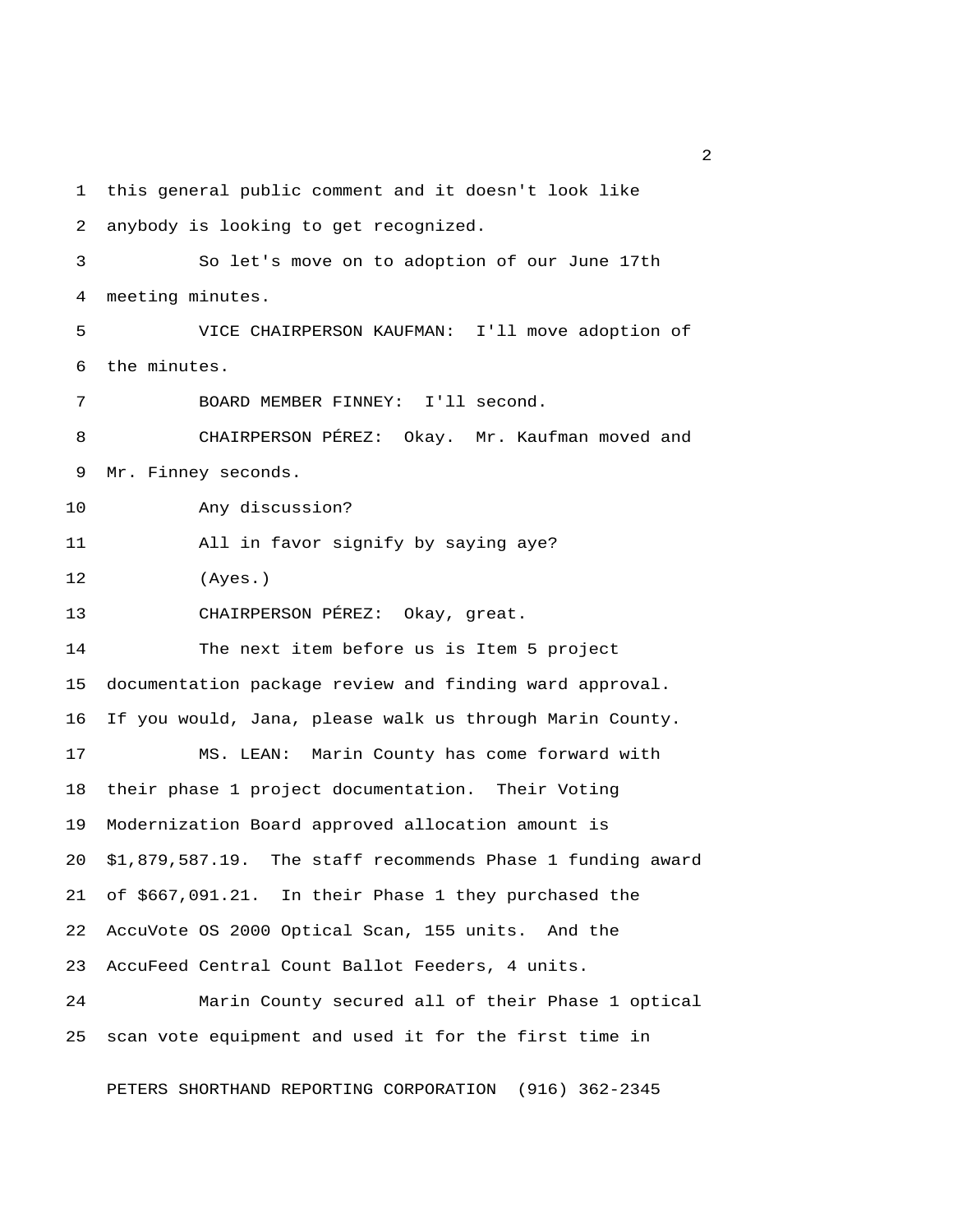1 their November 1999 UDEL election.

 2 This Phase 1 project documentation does not have 3 anything to do with the Voter Verified Paper Audit Trail, 4 as the VVPAT Requirement does not apply to Marin's Phase 1 5 Project Documentation Plan, as the system is a paper-based 6 optical scan system. The Diebold AccuVote OS 2000 units 7 are certified for use in California. And they chose the 8 optical scan technology. And it was used, as I said, for 9 the first time in their 1999 UDEL election. The New 10 optical scan voting equipment delivered timely election 11 results, and the County received positive feedback from 12 voters both for the ease and the casting of the ballots.

13 Marin County developed various presentations and 14 scheduled demonstrations throughout the county on the new 15 optical scan voting equipment. And the county has also 16 enhanced their poll-worker training materials to include 17 equipment-focused hands-on component to the training.

18 While their Phase 1 Project Documentation Plan 19 equipment does not fully address the new State and federal 20 requirements for accessibility, they do plan to include a 21 Phase 2 in the overall plan and attempt to purchase one 22 accessible voting unit for each of the polling places.

23 Marin County does not intend to replace its 24 existing optical scan system during their second phase, 25 but they will -- and the County expects that the majority

PETERS SHORTHAND REPORTING CORPORATION (916) 362-2345

 $\overline{\mathbf{3}}$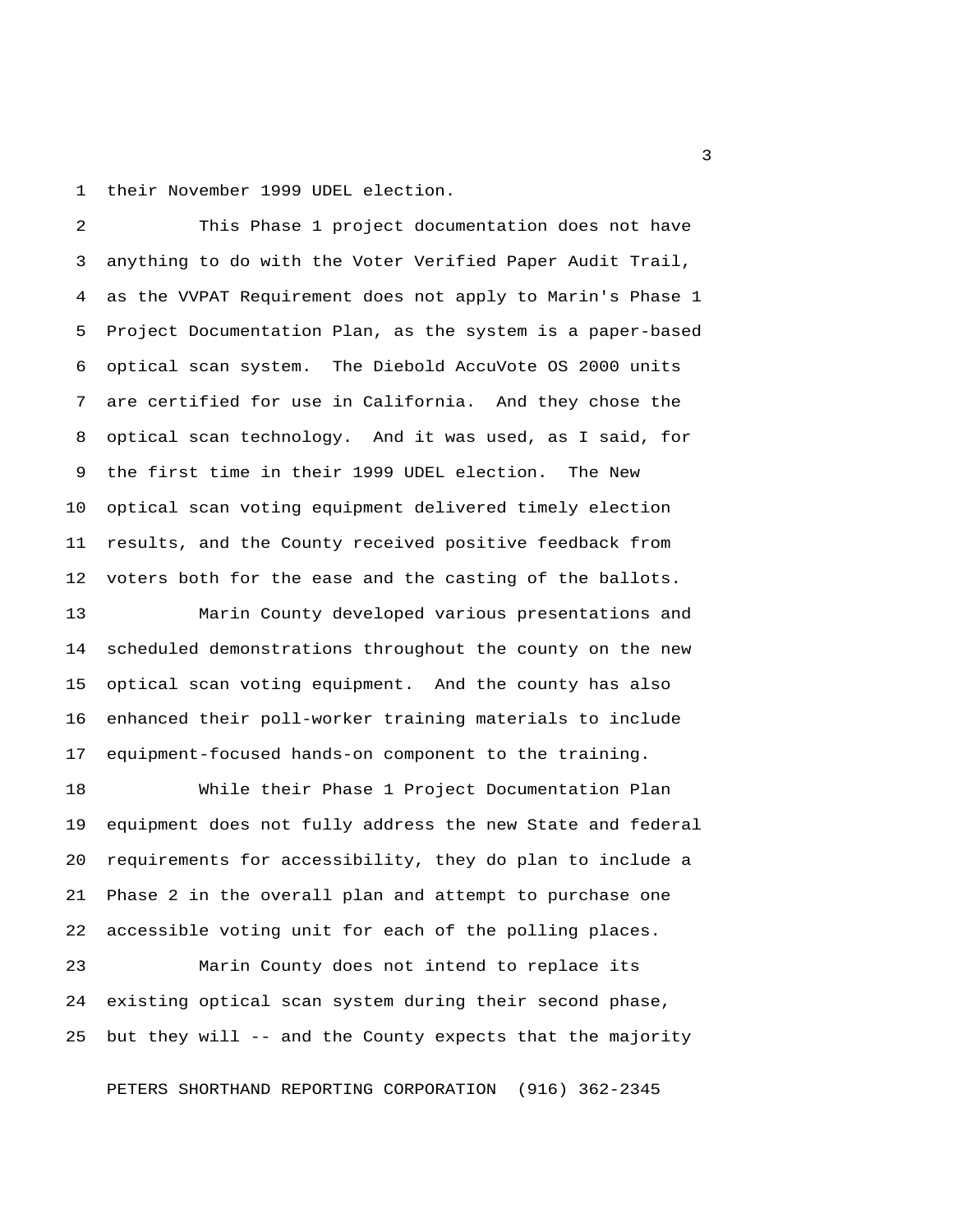1 of the voters will continue to use the optical scan voting 2 equipment during the election process, even with the 3 anticipated placement of the touch screen voting equipment 4 in each of their polling places.

 5 While Marin County's voting system Phase 1 voting 6 systems appears to meet the requirements for reimbursement 7 under Prop 41, it should be noted that any money allocated 8 for this system would reduce the amount of money the 9 county will have to purchase accessible voting equipment 10 during their second phase. And that a Phase 2 project 11 documentation package will need to be submitted once the 12 County begins receiving the Phase 2 accessible voting 13 equipment.

14 Marin county will only be reimbursed for VMB 15 payments once they have submitted detailed invoices for 16 their Phase 1 equipment. Please note that the 17 staff-proposed Phase 1 funding award is based upon 18 allowable reimbursements under Proposition 41. 19 It is our staff recommendation that Marin 20 County's Phase 1 Project Documentation Plan and that we 21 issue a funding award letter in the amount of \$667,091.21. 22 Any questions? 23 CHAIRPERSON PÉREZ: No, but I see that Mr. Smith 24 would like to speak to us, if you would. 25 MR. SMITH: Thank you. First off, Michael Smith,

PETERS SHORTHAND REPORTING CORPORATION (916) 362-2345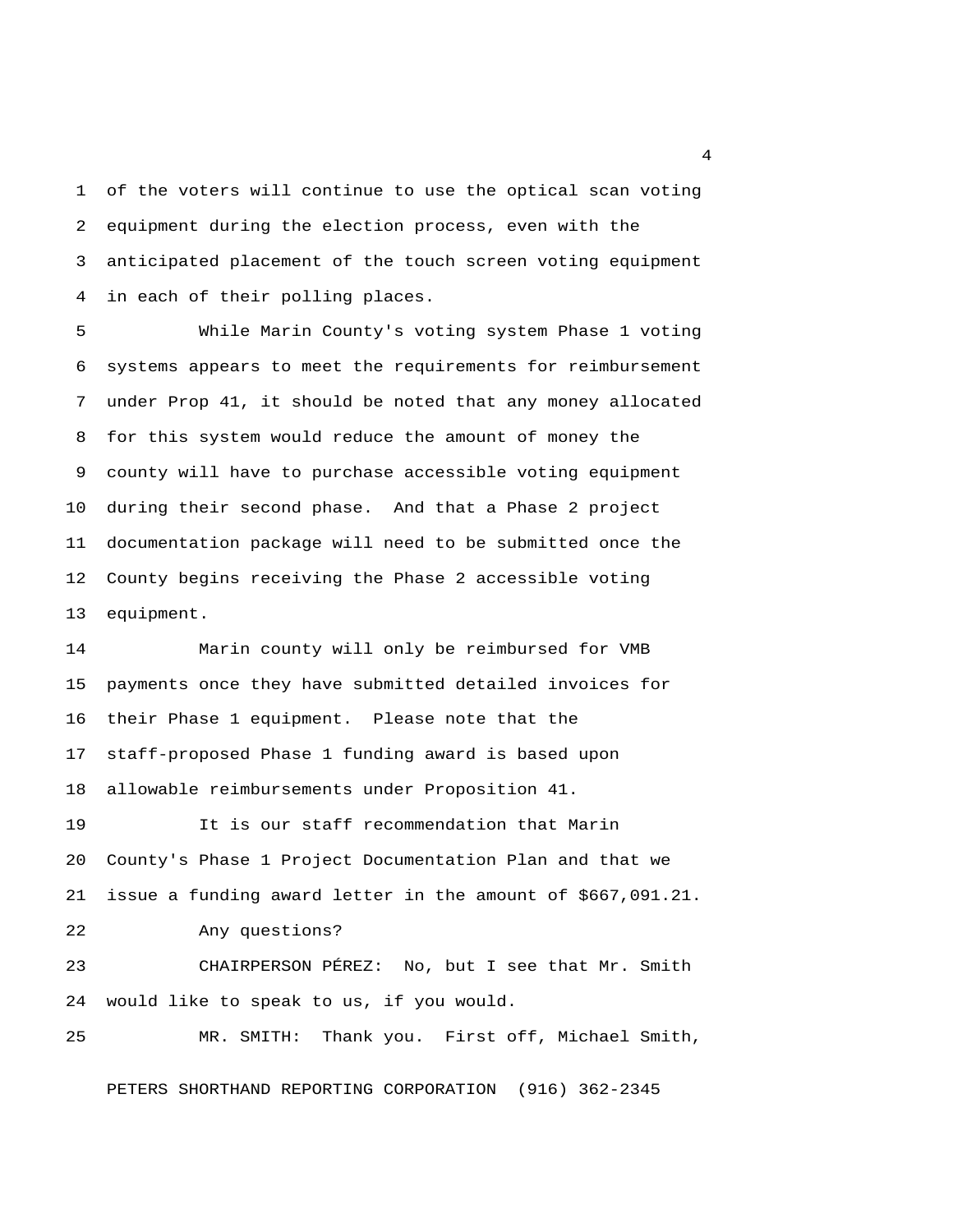1 Marin County Registrar. I just want to extend 2 appreciation to Jana Lean, the work of the Secretary's 3 Office and they're working with us in coming forward in 4 reviewing our proposal. We're in agreement, and 5 respectfully request the Board's action to approve the 6 Phase 1 allocation. 7 We will not come back with a Phase 2 until we -- 8 pending certification. Once we have that, then we will 9 have our own additional review of the equipment and be 10 back before your board for Phase 2 allocation of funds. 11 Thank you. 12 CHAIRPERSON PÉREZ: Any questions for either Jana 13 or Michael? 14 VICE CHAIRPERSON KAUFMAN: Actually, I don't have 15 any questions at this time. 16 CHAIRPERSON PÉREZ: Nor do I. 17 BOARD MEMBER FINNEY: I don't have any. 18 CHAIRPERSON PÉREZ: Okay. Is there a motion to 19 approve? 20 VICE CHAIRPERSON KAUFMAN: I'll move to approve 21 the staff recommendation for funding for Marin County in 22 the amount of \$667,091.21. 23 BOARD MEMBER FINNEY: I'll second. 24 CHAIRPERSON PÉREZ: Okay Mr. Kaufman moves and 25 Mr. Finney seconds.

PETERS SHORTHAND REPORTING CORPORATION (916) 362-2345

 $\sim$  5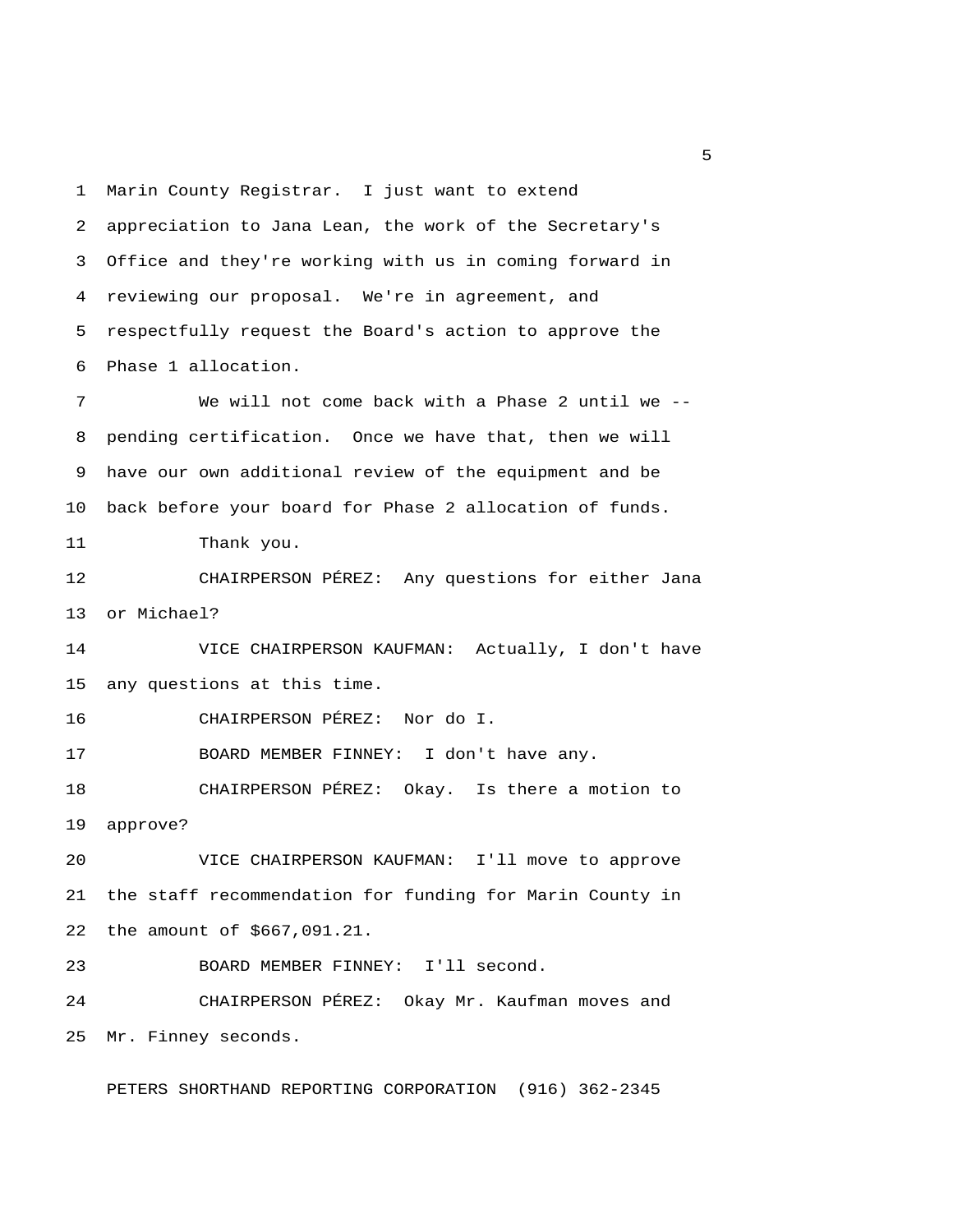1 On the question, if you'd call the roll.

2 MS. MONTGOMERY: John Pérez?

3 CHAIRPERSON PÉREZ: Aye.

4 MS. MONTGOMERY: Stephen Kaufman?

5 VICE CHAIRPERSON KAUFMAN: Aye.

6 MS. MONTGOMERY: Michael Bustamante is not her.

7 Tal Finney?

8 BOARD MEMBER FINNEY: Aye.

9 MS. MONTGOMERY: Carl Guardino is not here.

10 CHAIRPERSON PÉREZ: Very good. Thank you.

11 MR. SMITH: Thank you for your work on this

12 Board.

13 CHAIRPERSON PÉREZ: Thanks.

14 VICE CHAIRPERSON KAUFMAN: Thank you.

15 BOARD MEMBER FINNEY: I appreciate that.

16 CHAIRPERSON PÉREZ: The next item before us is 17 Item 6, Staff Report on related issues. And, Jana, if 18 you'd walk us through this first set of questions 19 regarding HAVA 301 and regarding our \$4,000 cap.

20 MS. LEAN: Sure. I have been asked numerous 21 questions from the county. And one of the questions that 22 keeps coming up is can 301 funds be used as the county's 23 match for their 3 to 1 required match under Prop 41.

24 I'd like to have this discussed by the Board. 25 Your initial requirement or allowable requirement to have

PETERS SHORTHAND REPORTING CORPORATION (916) 362-2345

 $6<sup>6</sup>$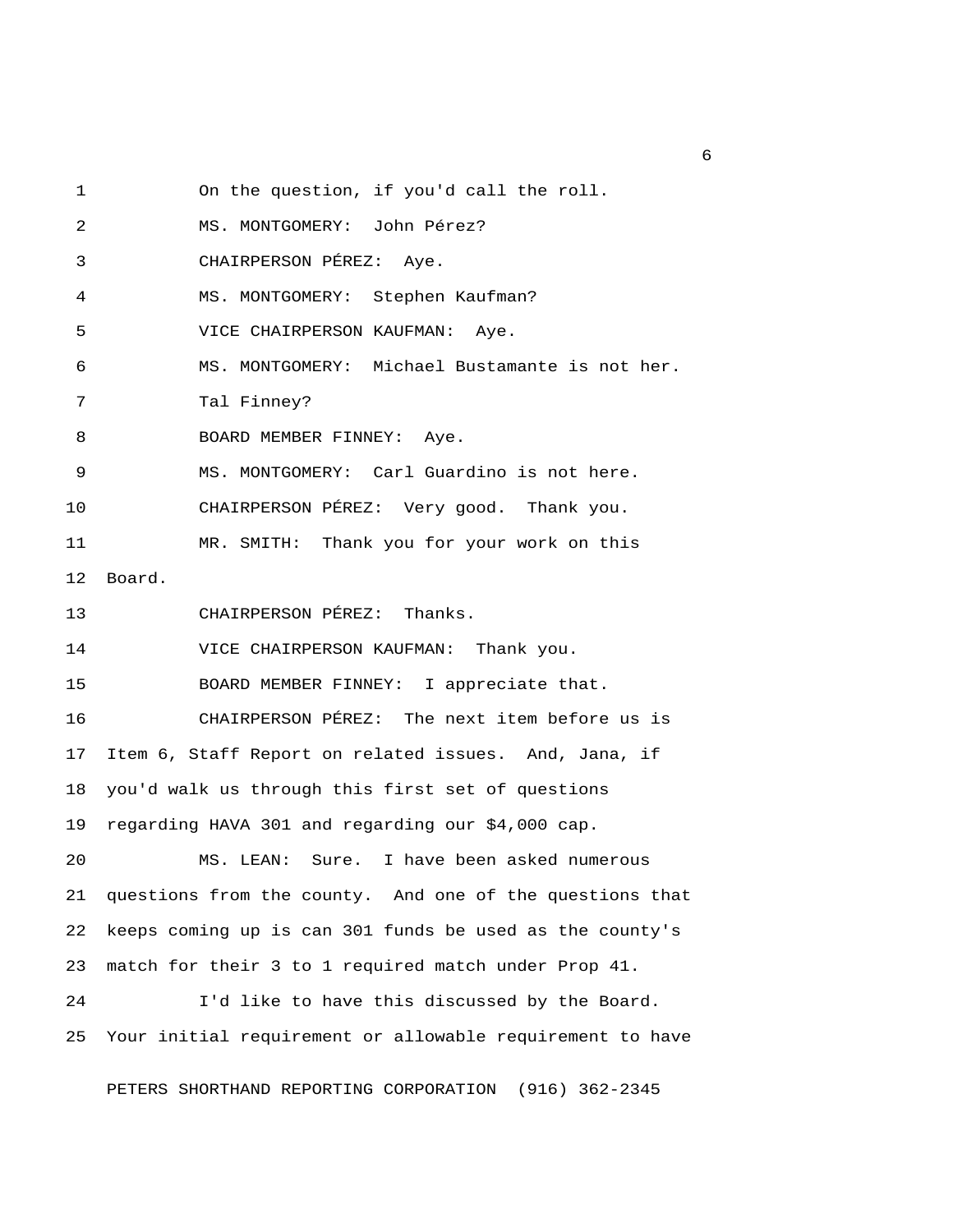1 HAVA 102 money be used was explicit to 102. There is 2 nothing on the record that says that the Voting 3 Modernization Board has a blanket allowable for HAVA 4 102 -- for HAVA funds to be used as the required match. 5 So that's why we're posing this question to you, can the 6 HAVA 102 funds issued to a county --

7 CHAIRPERSON PÉREZ: 301 funds.

 8 MS. LEAN: Sorry. -- HAVA 301 funds issued to 9 the county for the purpose of modernizing the county's 10 voting system be used as a county's 3 to 1 required match 11 under Prop 41?

12 CHAIRPERSON PÉREZ: I'll start this off. And in 13 my thinking about this, I couldn't think of a single 14 reason why we shouldn't allow a broader usage of HAVA 15 monies as a portion of the county's match or actually as 16 the entirety of the county's match if they had that kind 17 of HAVA allocation.

18 So my predisposition is to be broader in how we 19 allow for HAVA money to be used as the county's match.

20 And with that, I'd enjoy hearing from each of you 21 what you think.

22 VICE CHAIRPERSON KAUFMAN: I agree. I think, you 23 know, our goal all along has been to help facilitate 24 counties purchase of the equipment. The only reason we're 25 limited to the three-quarters is because that's how it was

PETERS SHORTHAND REPORTING CORPORATION (916) 362-2345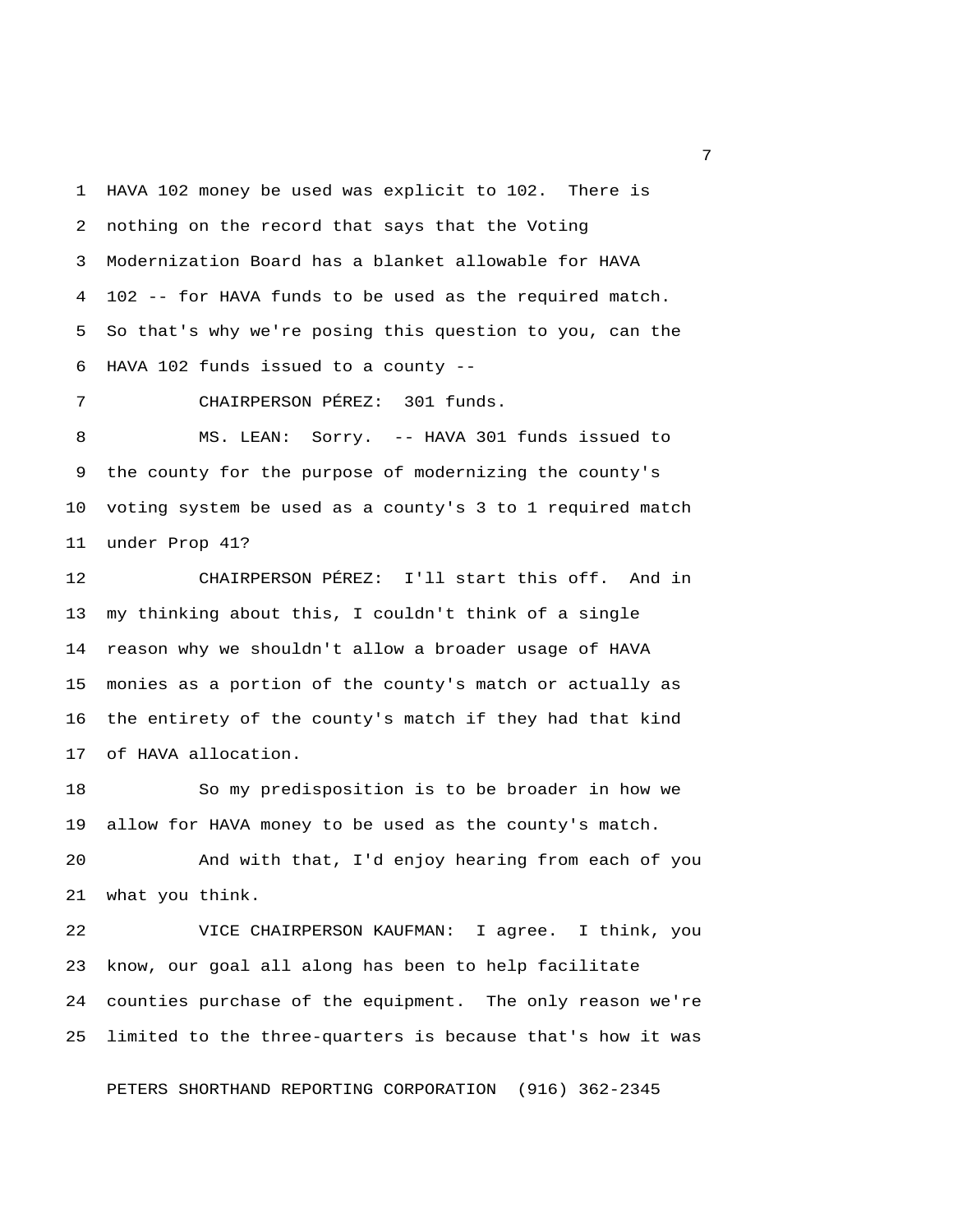1 set out, you know, in the measure. But I don't think we 2 should do anything to prohibit counties from moving 3 forward the best they can. And if that means using 4 another source of funds, then as long as they've met their 5 one-quarter, I don't frankly care where it comes from. 6 BOARD MEMBER FINNEY: I don't have a problem 7 either, but I'd like to just make sure that it's okay 8 really. I mean, does our counsel have an opinion on that. 9 STAFF COUNSEL STUART: I have the same opinion 10 looking at it, that I didn't see anything in HAVA or in 11 State law that would prevent it or stop it. That was my 12 conclusion, and I think our staff conclusion after looking 13 at it. 14 VICE CHAIRPERSON KAUFMAN: So the idea of tying 15 it to the 102 funds was that just a Board policy? It 16 wasn't anything that was articulated in the --

17 CHAIRPERSON PÉREZ: It was done as a Board 18 policy. I was Definitely not articulated in the measure. 19 And quite frankly, I don't know how it was that we limited 20 ourselves to 102 in establishing that policy.

21 MS. LEAN: That was the only money available at 22 the time.

23 BOARD MEMBER FINNEY: That's all the money that 24 was there at the time, but one could argue, Mr. Chair, 25 that the same principle that led to our decision there

PETERS SHORTHAND REPORTING CORPORATION (916) 362-2345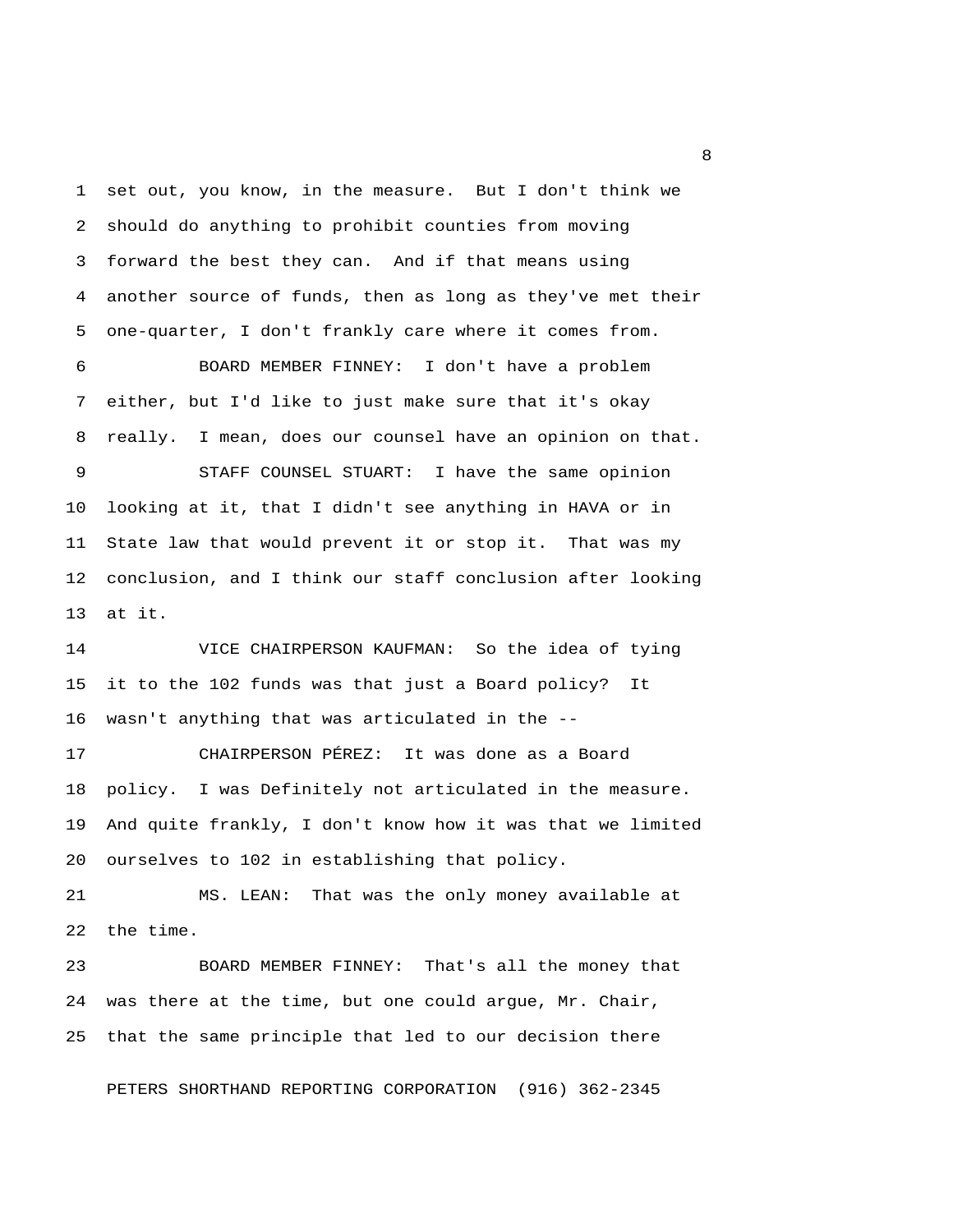1 would encourage us allowing the use of the 103 monies, you 2 know.

3 CHAIRPERSON PÉREZ: 301.

 4 BOARD MEMBER FINNEY: 301 monies, I mean. Sorry. 5 CHAIRPERSON PÉREZ: Going from 102 to 301, grade 6 skipping.

 7 BOARD MEMBER FINNEY: Either way, I mean -- is 8 there a concern from the counties? Does any one of the 9 registrars here want to speak to it?

10 MS. LEAN: I do want something on the record. 11 Santa Cruz County late last night submitted a letter to 12 the Board explaining that they are in support of the use 13 of 301 money as the match. I just wanted to bring that to 14 your attention. It's in your packet. It will be put on 15 our web site so everyone has a chance to review it.

16 CHAIRPERSON PÉREZ: But to your knowledge, is 17 there anybody that you know of that is opposed to this 18 concept of us use allowing for 301 monies to be used?

19 MS. LEAN: Not that I'm aware of, sir.

20 VICE CHAIRPERSON KAUFMAN: And I just note, Mr. 21 Chair, in looking at this letter that it specifically says 22 Santa Cruz County was not eligible for Section 102 funds.

23 BOARD MEMBER FINNEY: This might be their shot at 24 getting to participate in that type of match for the 301 25 monies.

PETERS SHORTHAND REPORTING CORPORATION (916) 362-2345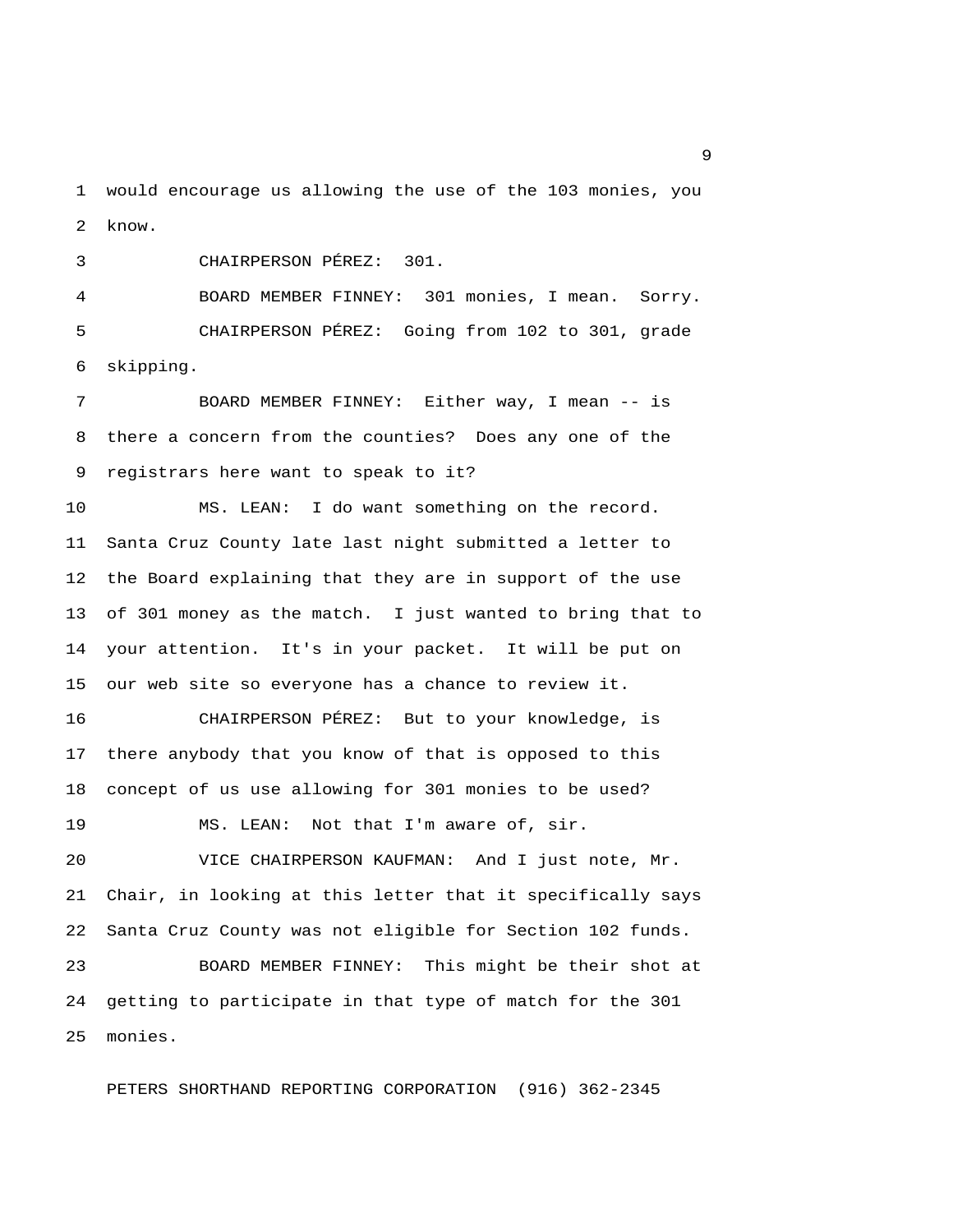1 CHAIRPERSON PÉREZ: Okay. Then why don't we -- 2 MS. LEAN: I would like to just make sure that we 3 have it on the record when you make the motion that the 4 301 money to be used for the county is the money to be 5 used for the purpose of modernizing the voting equipment. 6 The 301 money is a broader allowable expenditure, so we 7 have to make sure that the money that they use as their 8 match is money that they actually use to purchase voting 9 equipment.

10 CHAIRPERSON PÉREZ: So the Chair would entertain 11 a motion to allow for counties to allocate their HAVA 301 12 funds that were used directly for modernization consistent 13 with modernization in the measure to be counted towards 14 their 301 match for modernization.

15 Would somebody like to so move?

16 VICE CHAIRPERSON KAUFMAN: I'll so move.

17 BOARD MEMBER FINNEY: And I'll second.

18 CHAIRPERSON PÉREZ: Okay. Anything else on that?

19 Okay, if you'd call the roll on that, please.

20 MS. MONTGOMERY: John Pérez?

21 CHAIRPERSON PÉREZ: Aye.

22 MS. MONTGOMERY: Stephen Kaufman?

23 VICE CHAIRPERSON KAUFMAN: Aye.

24 MS. MONTGOMERY: Tal Finney?

25 BOARD MEMBER FINNEY: Aye.

PETERS SHORTHAND REPORTING CORPORATION (916) 362-2345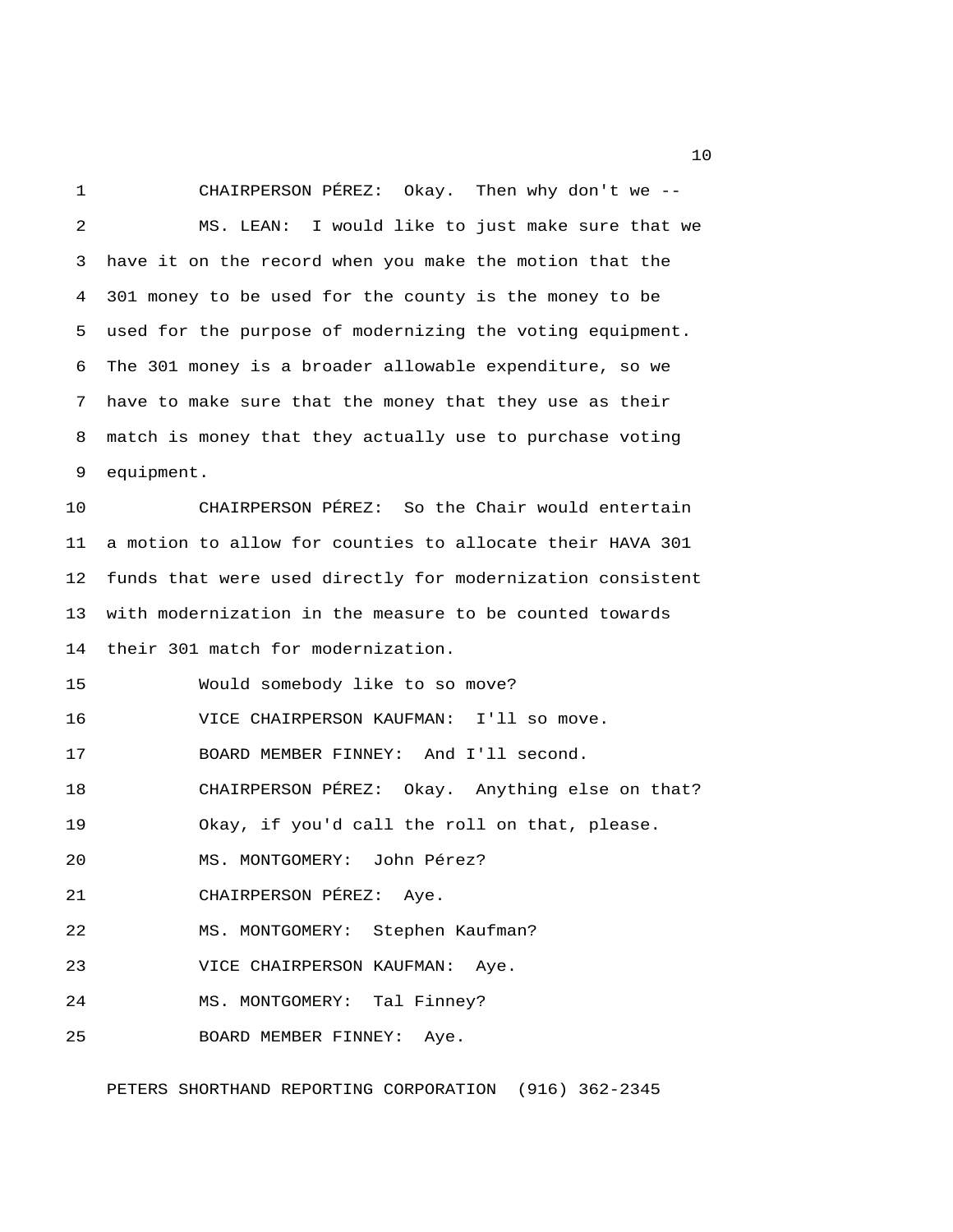1 CHAIRPERSON PÉREZ: Very good.

 2 The next issue before us is the discussion of the  $3$  \$4,000 -- it's written up in the agenda as a \$4,000 cap 4 with respect to DREs. I think it's really more accurately 5 a cap of \$3,000 on the amount that the VMB will put 6 forward towards the purchase of a DRE in assuming the 3 to 7 1, that's how it's popularly referred to as a \$4,000 cap, 8 although it is not a limitation on how much counties can 9 choose to pay for DREs.

10 MS. LEAN: The question has come up is that the 11 line-item -- what line-item expenses should be included in 12 the \$3,000 or \$4,000 cap for DRE equipment. Specifically, 13 what's been asked is the new requirement for the printer 14 that's going to be going on all of the DREs and touch 15 screen units, whether or not that should be included or is 16 included in the \$3,000 cap that the Voting Modernization 17 Board will allow for.

18 Staff would recommend that it not be included in 19 the \$3,000 cap. This was not a requirement. It was not 20 part of a requirement when you set this amount of money, 21 when the VMB was set up, when the allocations were given 22 out. So staff would recommend that that line-item not be 23 included in that \$3,000 cap.

24 CHAIRPERSON PÉREZ: Okay. And I would just like 25 to start by saying that I completely agree with the staff.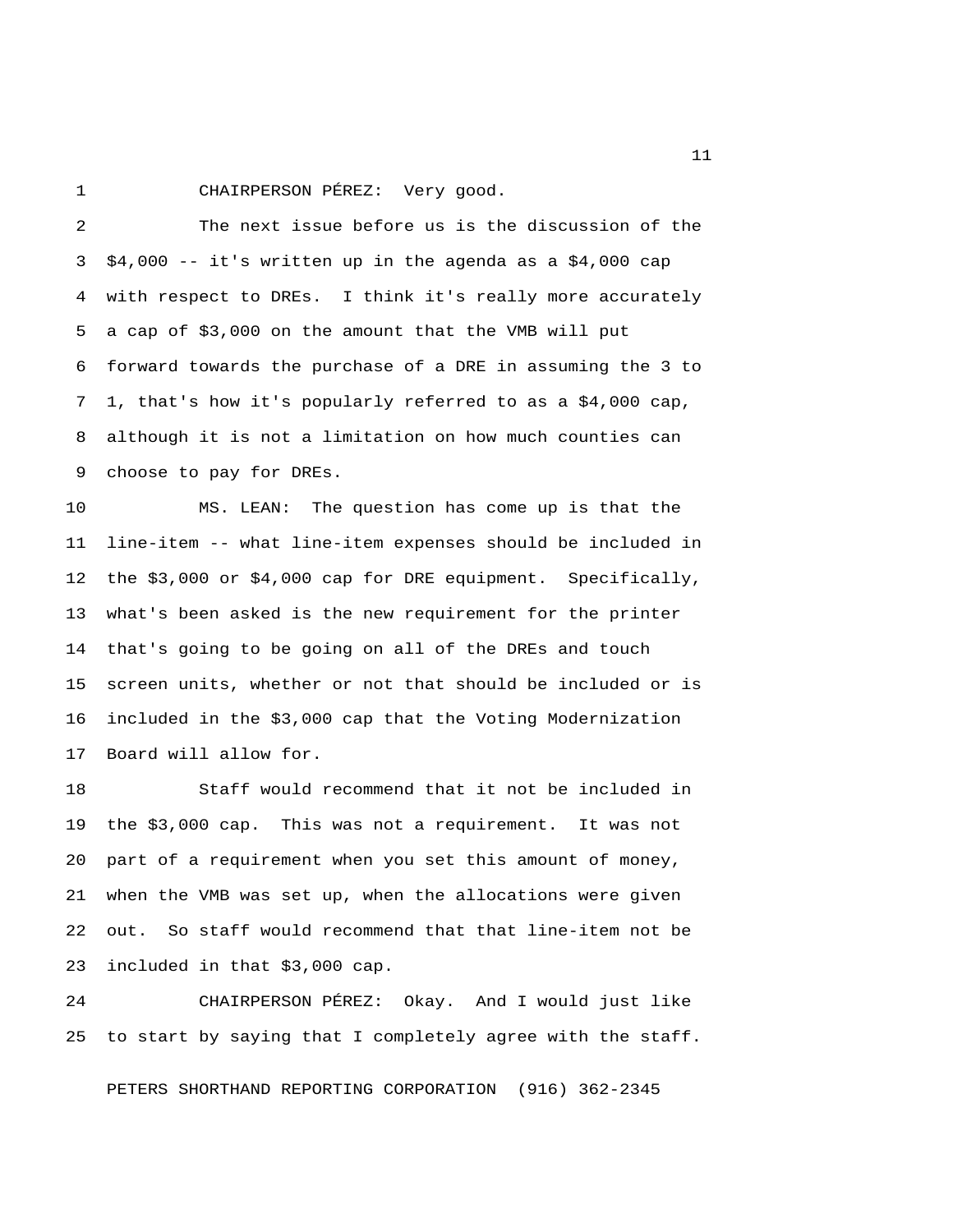1 When we sat here early on and tried to figure out the 2 formulas that we'd use, we really did look to what the 3 price range was for DREs out there and really assumed 4 almost universal transition towards DREs. So we used that 5 in figuring out our formula. And quite frankly we used it 6 to establish a cap, especially to send a message amongst 7 other things, to vendors in terms of what should be 8 expected, especially to the smaller counties, that didn't 9 necessarily have the same purchasing pool and leverage 10 that larger counties did.

11 And, at that time, we didn't have this 12 expectation of a requirement for Voter Verified Paper 13 Audit Trail. We had other expectations with respect to 14 audit ability. And given that that is a later 15 requirement, the came much later than did our \$3,000 cap 16 on our portion of the match, I would like to express my 17 support for having printing expenses separated out from 18 that cap.

19 Mr. Kaufman.

20 VICE CHAIRPERSON KAUFMAN: I agree, Mr. Chair. 21 And just to be clear, that would mean that it would be a 22 reimbursable expense to the County just not subject to 23 the --

24 BOARD MEMBER FINNEY: The cap.

25 VICE CHAIRPERSON KAUFMAN: Right, the \$4,000 cap.

PETERS SHORTHAND REPORTING CORPORATION (916) 362-2345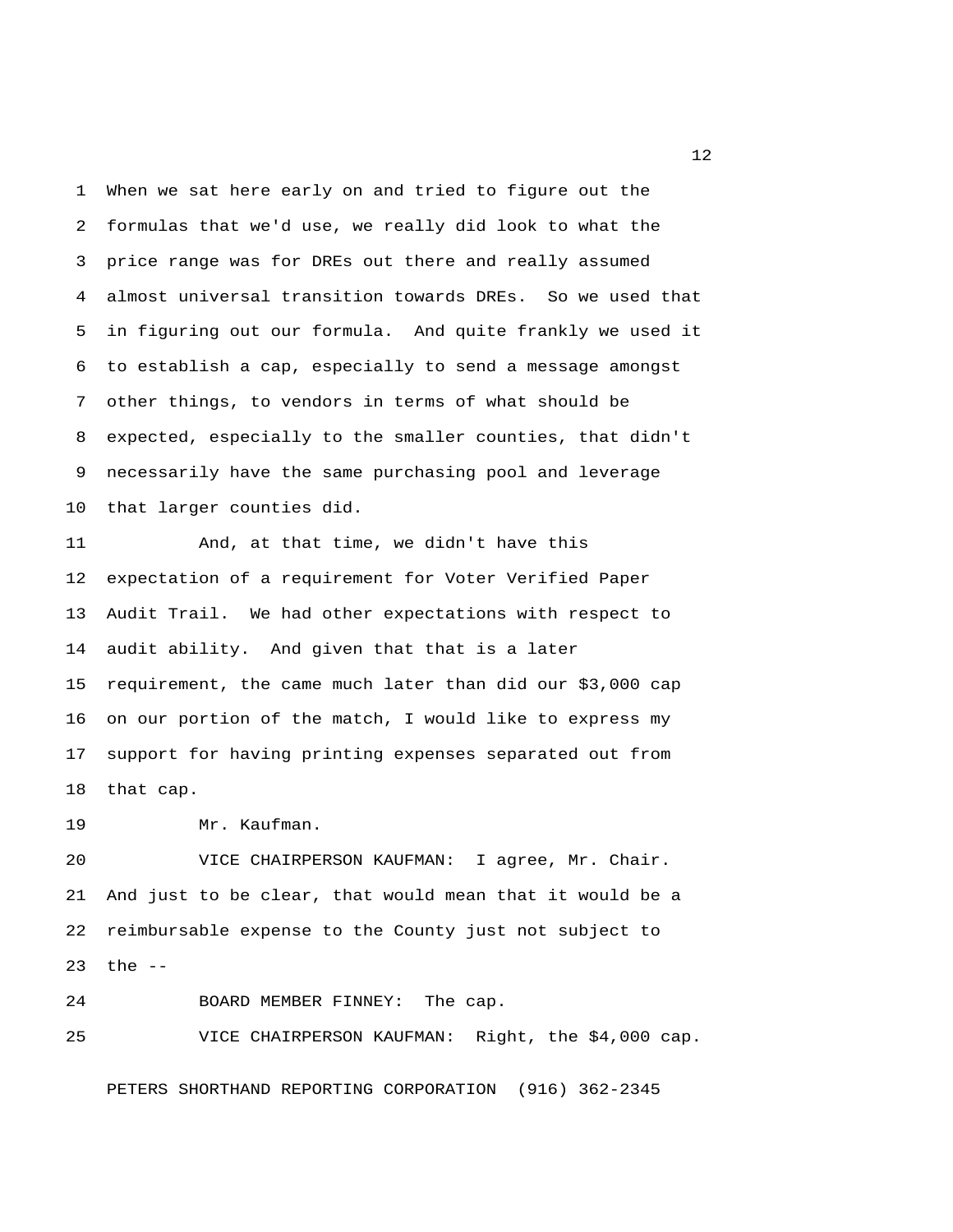1 CHAIRPERSON PÉREZ: Mr. Finney.

 2 BOARD MEMBER FINNEY: Yeah. I'll just second 3 what the Chair said, in going back to how we originally 4 looked at this.

 5 CHAIRPERSON PÉREZ: Well, I know that some may 6 want to talk about this issue either specifically or even 7 maybe a little more broadly. I do have a card from Steve 8 Weir from Contra Costa, if you'd like to come forward 9 Steve.

10 MR. WEIR: Thank you, Mr. Chair and gentlemen. 11 Steve Weir W-e-i-r, Contra Costa County Clerk. Let me 12 just take one moment to acknowledge Marin County and that 13 great reputation that they have, both the executive 14 management and staff-wise in the elections business. And 15 they are either both blessed or cursed with having the 16 largest voter turnout in the last Presidential and the 17 highest vote by mail. So it's a very engaged citizenry 18 there. And I know that what you've done today is going to 19 assist them in continuing to give exemplary service 20 throughout the state.

21 Thanks for letting me say that.

22 There is a nuance to the \$4,000 cap on DREs. 23 Many counties, myself included, will migrate, once 24 permitted, to something other than a DRE for their 25 accessible units. I am pursuing the Automark, which we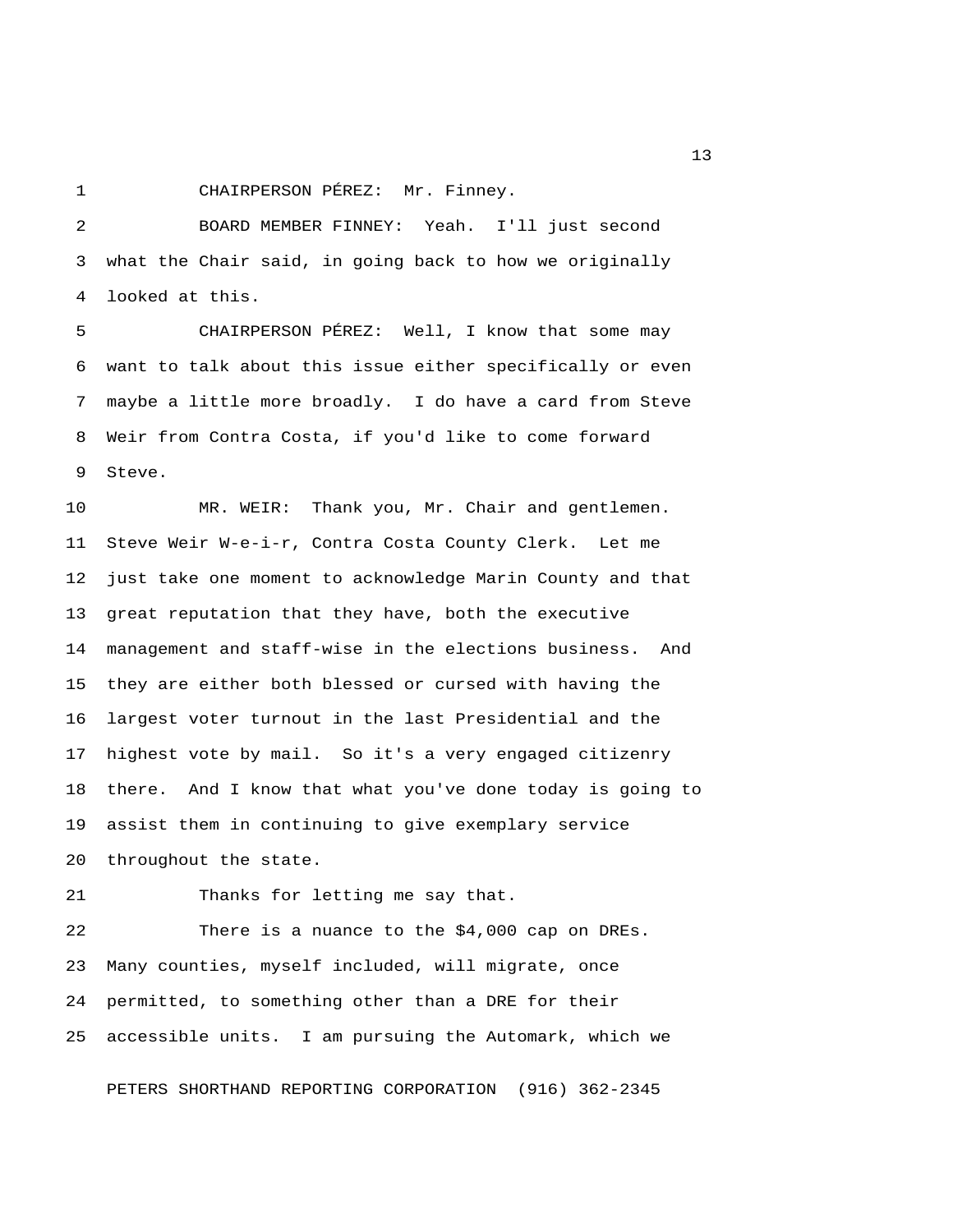1 think is somewhere about to be approved in this building 2 and we wait anxiously for that.

 3 But once approved, that will come in at much more 4 than the so-called \$4,000, \$3,000 combination. And just 5 the very nature of that unit that would indicate that it's 6 not a DRE. And I would like clarification, Mr. Chairman, 7 if permissible on that point.

 8 CHAIRPERSON PÉREZ: Thank you. I absolutely 9 share your assessment that equipment like the Automark is 10 not what we were thinking of when we created the cap. I 11 think it's probably not appropriate for us to discuss -- 12 to establish whether or not there's an appropriate cap for 13 an Automark today.

14 I would suggest that given that Contra Costa may 15 not be alone in looking at that kind of technology for its 16 accessible units, that it probably would serve us well to 17 flag that for discussion at a future meeting, but I think 18 we should at least each discuss whether or not we agree 19 with the assessment -- I for one do -- that Automark is 20 not -- does not fall into that same DRE category that 21 we've been talking about up to this point.

22 Mr. Kaufman.

23 VICE CHAIRPERSON KAUFMAN: Just so I'm clear, I 24 mean, the Automark being a form of the optical scan 25 system, right?

PETERS SHORTHAND REPORTING CORPORATION (916) 362-2345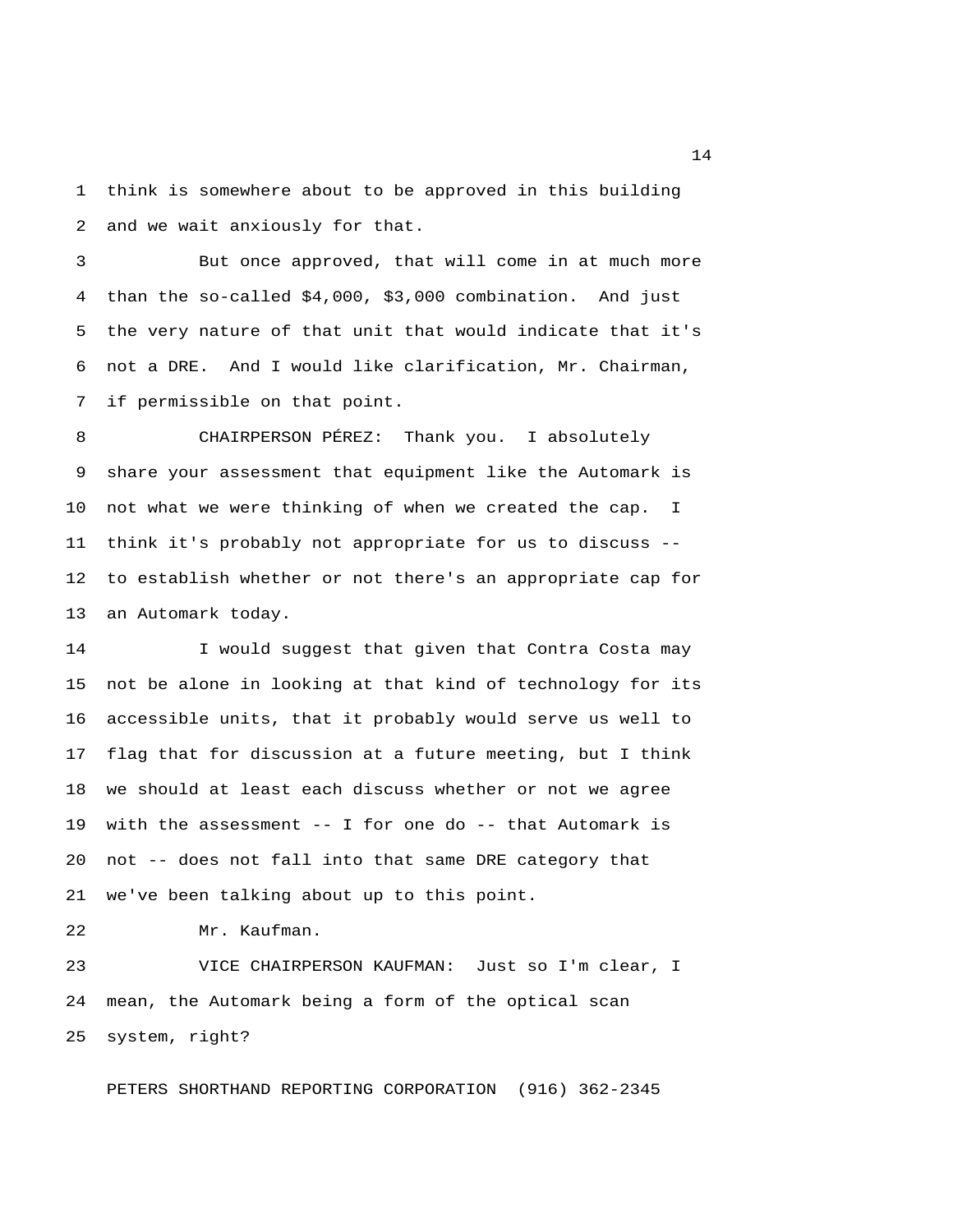1 MR. WEIR: Correct.

 2 VICE CHAIRPERSON KAUFMAN: I just wanted to make 3 sure I was on the same page there.

 4 Yeah, I mean certainly when this Board started, 5 and I was not on the Board when it initially began, these 6 2 gentlemen on either side of me were, I think the focus 7 was solely on the DRE machines, and that's something that 8 wasn't contemplated, but I do agree with the Chair, that I 9 think this should be the subject of a

10 broader discussion.

11 But in awarding, similar to what we just did with 12 Marin county, I mean in making our awards to date 13 regardless of the form of equipment -- I'm posing this to 14 the staff -- they've all been based on a 3 to 1 or -- a 15 3 to 1 match or a 3 quarters funding award by this Board, 16 regardless of whether it was a DRE or any other kind a 17 system.

18 MS. LEAN: That's correct.

19 CHAIRPERSON PÉREZ: Yeah. We, by virtue of the 20 measure, had to limit ourselves to a 3 to 1 match, but I 21 think that because of our almost singular focus on DREs, 22 from a Board perspective early on, I think that we created 23 some confusion about caps in reimbursement on different 24 types of technology and different elements of technology 25 as things have changed. And I think it's absolutely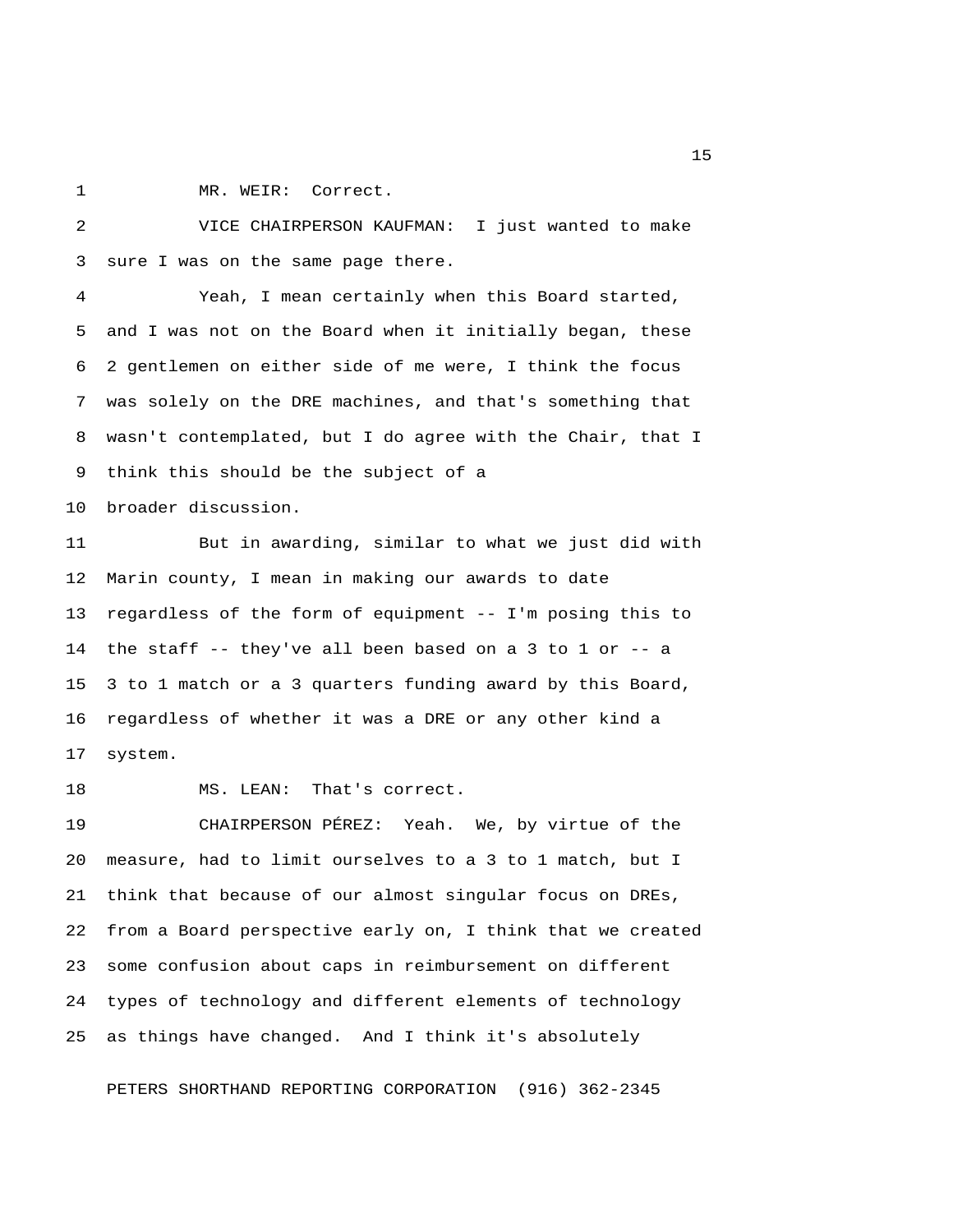1 appropriate for us to revisit this more broadly, but at 2 least give first blush response with respect to this kind 3 of a marketing technology that while may incorporate some 4 touch screen, is not a DRE.

 5 VICE CHAIRPERSON KAUFMAN: Yeah, and let me just 6 finish up the thought. I guess what essentially is 7 happening what we're finding now is that counties have an 8 allocated pool of money that they can essentially choose 9 from a cafeteria type of plan, if you want, among the 10 various things they can choose to fund within that 11 allocated amount. And counties may go a different 12 direction from a DRE then -- I mean we should come up with 13 some formula or some type of cap that deals with that. 14 MS. LEAN: I would like to make a comment that 15 the Board did address it in September of 2002. It was

16 very specific that the \$3,000 per machine limit was only 17 for DREs and not for an optical scan system, so you do 18 have that on record.

19 CHAIRPERSON PÉREZ: Right. Well, let me ask this 20 Mr. Weir, is that -- is us basically verbally reiterating 21 that position that we took at that September meeting 22 clearly enough for you?

23 MR. WEIR: Yes, absolutely.

24 CHAIRPERSON PÉREZ: Okay, very good.

25 Thank you.

PETERS SHORTHAND REPORTING CORPORATION (916) 362-2345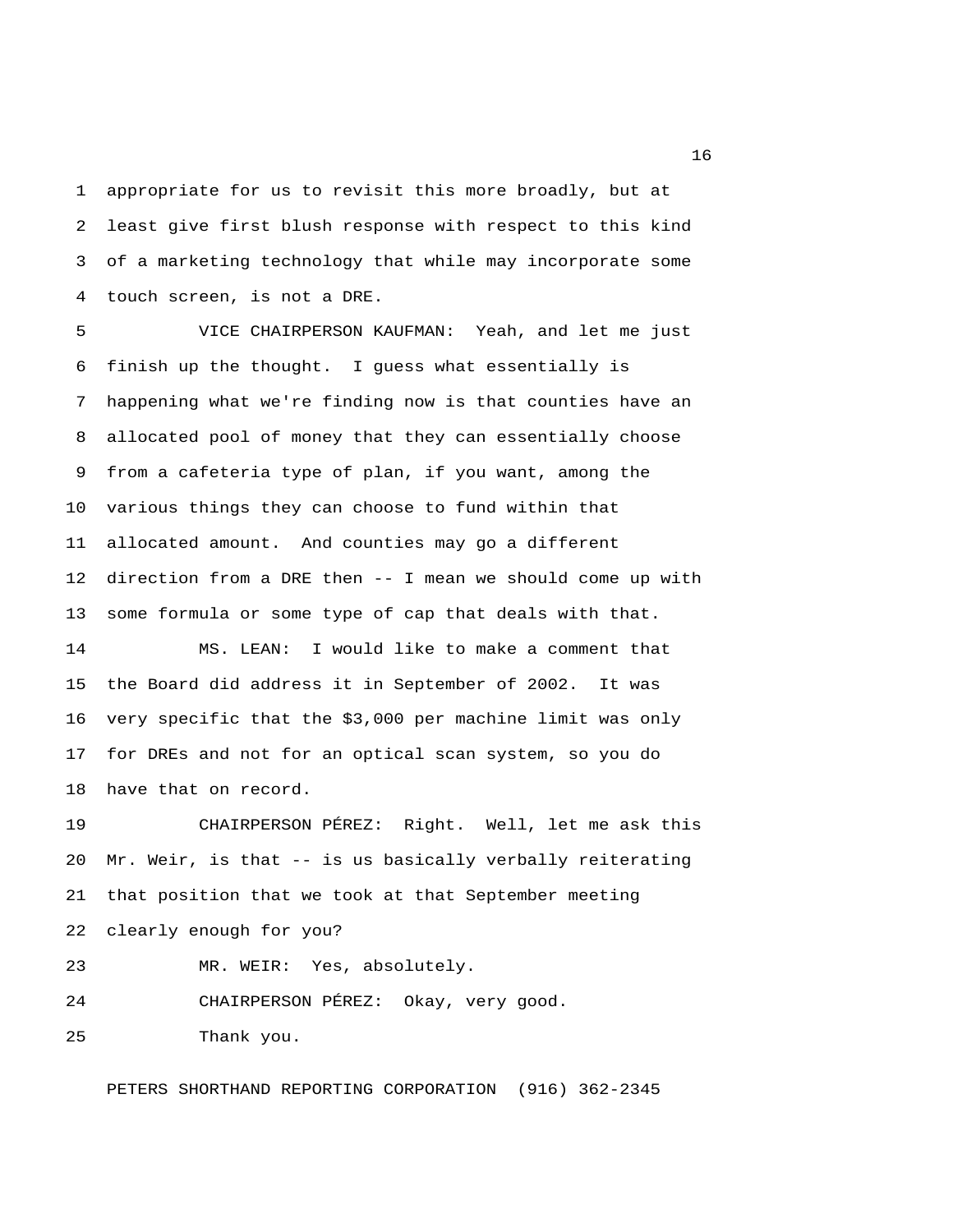1 Anybody else on this issue?

 2 Then I think what we should do is -- 3 BOARD MEMBER FINNEY: I just wanted to point out 4 that I agree with Mr. Kaufman that at some point we need 5 to have a broader discussion. I'm open to the idea. I 6 was there with you, Mr. Chairman, when we had this 7 discussion. But I do think for the same reason that we 8 fleshed out the discussion on DRE, we need to flesh out 9 the discussion on optical or other, God knows, potential 10 technologies as they come down the pike. Who knows how 11 long we'll be here. 12 (Laughter.) 13 VICE CHAIRPERSON KAUFMAN: We figured that out 14 getting off the plane this morning, how long we're 15 actually going to be here. 16 BOARD MEMBER FINNEY: It could go on a long time. 17 VICE CHAIRPERSON KAUFMAN: And If may add, I 18 mean, we may want to discuss printers and other things in 19 that context as well. I don't know if it's, you know -- I 20 don't know what the range is there, but I mean that may be 21 something we want to discuss in the same context. 22 CHAIRPERSON PÉREZ: Maybe what we could have is a 23 little bit of a discussion, again, of the patterns of 24 technology that counties are either availing themselves of 25 or seriously looking at availing themselves of and seeing

PETERS SHORTHAND REPORTING CORPORATION (916) 362-2345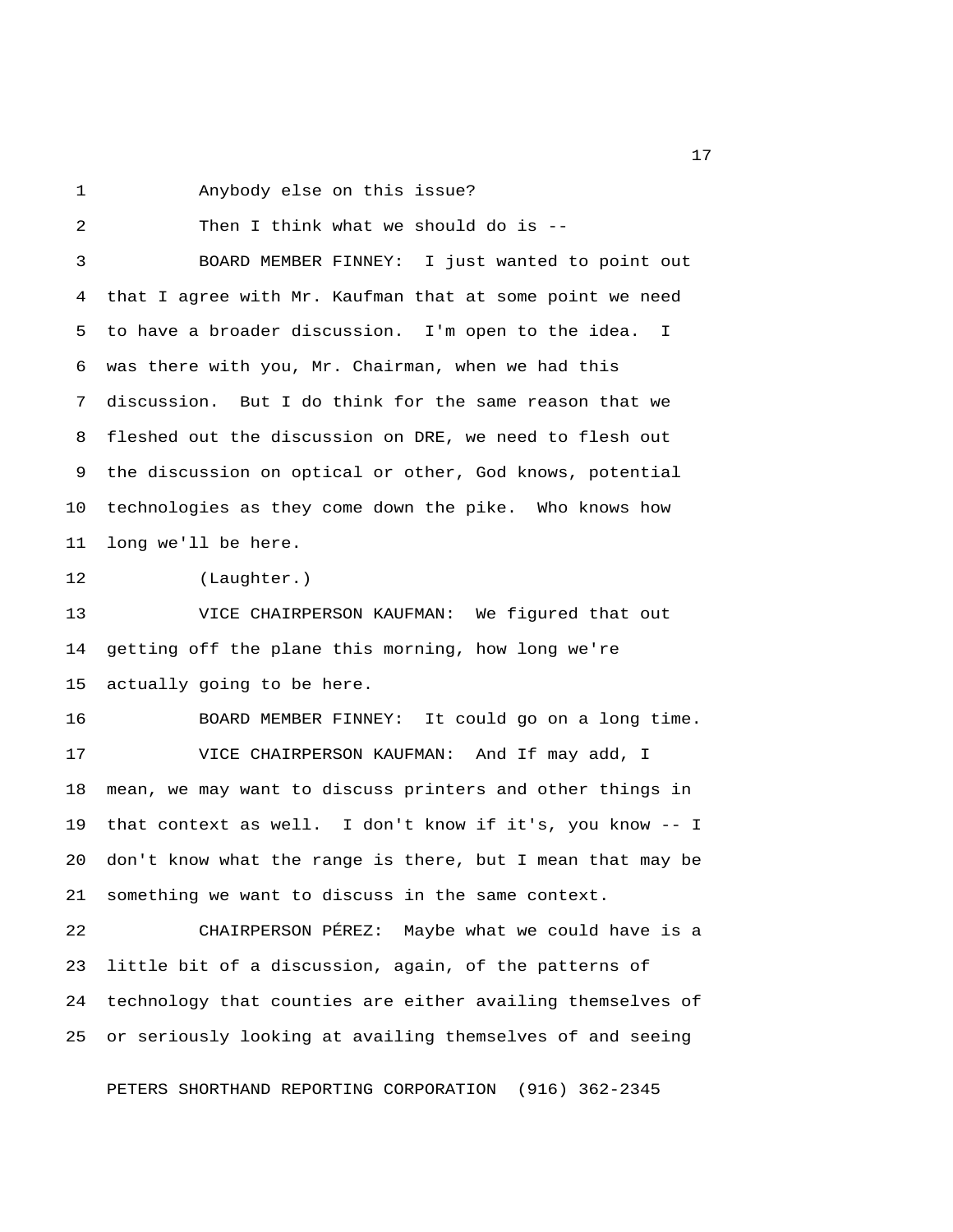1 what kind of a price break we see there, and whether or 2 not it makes sense for us to specifically address them 3 with some limitations on our match, in a way similar to 4 the way we did with DREs. Or if there's resistance to 5 that, you know, what other factors do we need to consider. 6 Did we take action on the printer question to 7 your satisfaction? 8 MS. LEAN: (Witness shakes head.) 9 CHAIRPERSON PÉREZ: So why don't we have a 10 clarifying motion with respect to the \$3,000 cap that it's 11 applicable to DREs, but not necessarily the peripherals. 12 BOARD MEMBER FINNEY: Sure. Well, the caveat 13 first before I make the motion that we are now agreeing 14 that we're going to have staff flesh out the issue -- 15 CHAIRPERSON PÉREZ: Um-hmm. 16 BOARD MEMBER FINNEY: -- the broader issue and 17 we're going to bring it back and discuss it thoroughly, 18 right? 19 CHAIRPERSON PÉREZ: Yes, but I think it's 20 inappropriate for us to retroactively, you know, once -- 21 yes. Yes. 22 BOARD MEMBER FINNEY: All right, then I'll make 23 the motion. 24 VICE CHAIRPERSON KAUFMAN: But I think this is 25 independent of that discussion. We're still saying that

PETERS SHORTHAND REPORTING CORPORATION (916) 362-2345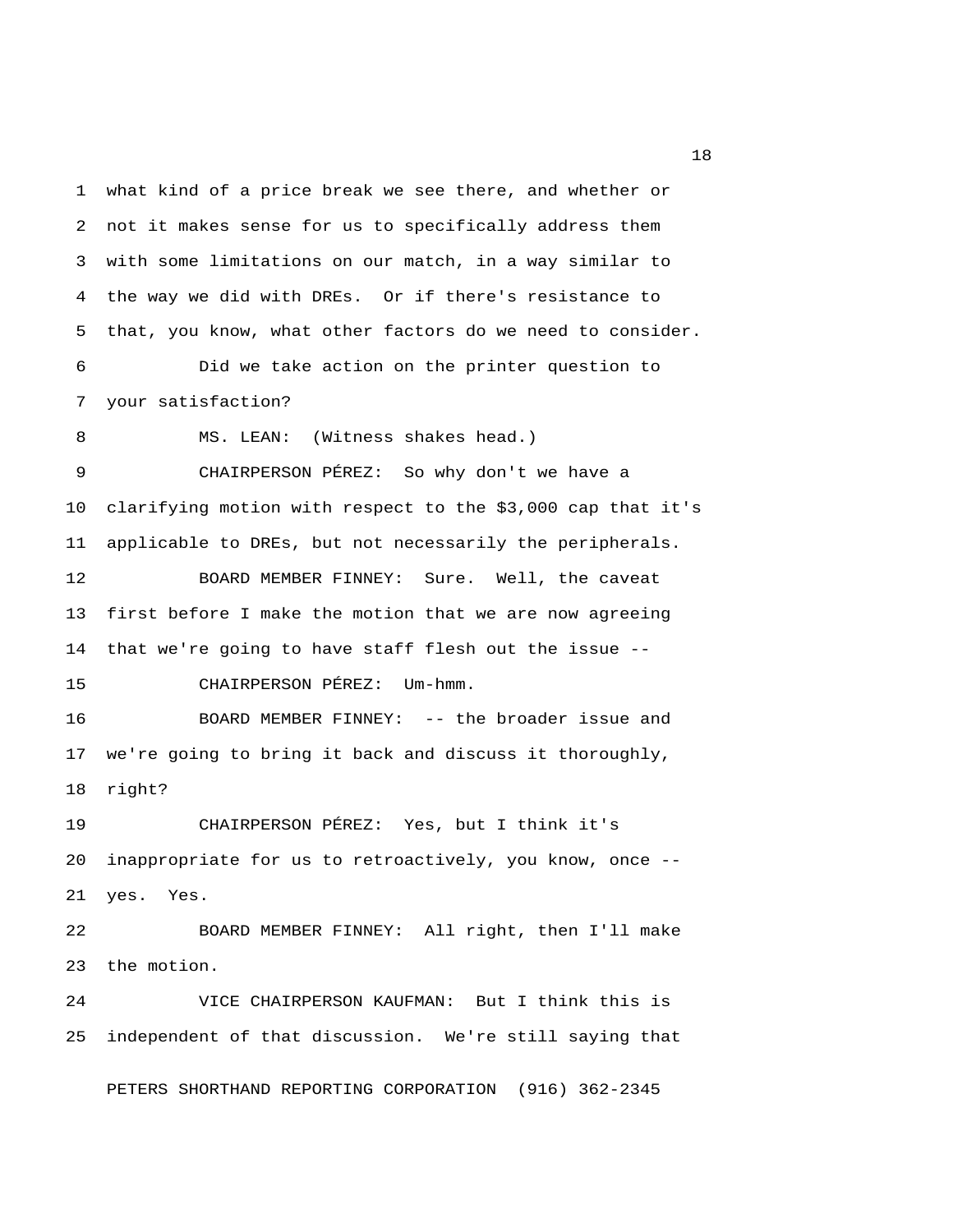1 printers will be treated separately.

 2 BOARD MEMBER FINNEY: I understand that, but it 3 still kind of relates a little, right. 4 Okay. That's fine. So for the purpose of where 5 we are right here and right now, I make the motion with 6 respect to the printers as the Chair stated it. 7 CHAIRPERSON PÉREZ: So the motion is a motion to 8 not include printers in the amount that is capped at the 9 \$3,000 per unit for DREs. 10 BOARD MEMBER FINNEY: Right. 11 CHAIRPERSON PÉREZ: But that the printers 12 associated with DREs are an appropriate expenditure not 13 limited to the cap. 14 BOARD MEMBER FINNEY: Right. 15 VICE CHAIRPERSON KAUFMAN: And I will second that 16 motion that Mr. Finney is so well articulated. 17 (Laughter.) 18 BOARD MEMBER FINNEY: When the Chairman is here, 19 I don't even try. 20 (Laughter.) 21 CHAIRPERSON PÉREZ: So anything else on the 22 question? 23 MS. LEAN: Oh, I have one thing. Can you make it 24 really specific to the Voter Verified Paper Audit Trail 25 printers, because there's different kind of printers.

PETERS SHORTHAND REPORTING CORPORATION (916) 362-2345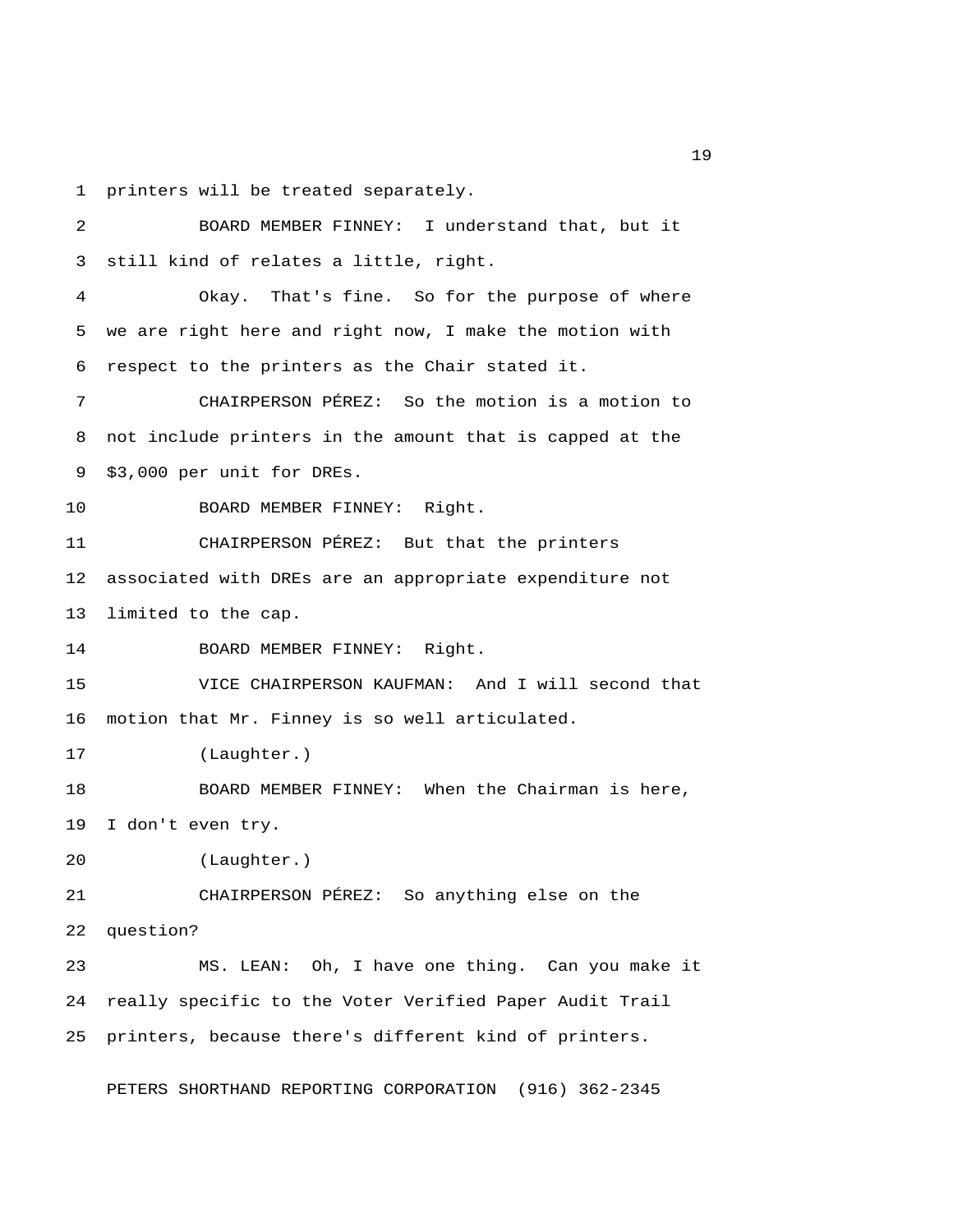1 CHAIRPERSON PÉREZ: Yes.

 2 BOARD MEMBER FINNEY: That's added into the 3 motion. 4 MS. MONTGOMERY: What she said. 5 BOARD MEMBER FINNEY: Yeah, what she said. 6 Now, before you keep going, before we call the 7 question, you mentioned peripherals as well generally. 8 Did you want to keep that in the motion? 9 CHAIRPERSON PÉREZ: I think let's limit to the 10 printers. 11 BOARD MEMBER FINNEY: The printers and 12 specifically VVPAT printers. Okay, fine then that's what 13 the motion will be. 14 CHAIRPERSON PÉREZ: Anybody -- 15 BOARD MEMBER FINNEY: And Mr. Kaufman seconded. 16 CHAIRPERSON PÉREZ: Yes. We really do try to pay 17 attention to this. 18 (Laughter.) 19 CHAIRPERSON PÉREZ: Does anybody else want to be 20 heard on this before we act? 21 If not -- 22 BOARD MEMBER FINNEY: I don't see any squirming 23 from the registrars. 24 MS. MONTGOMERY: John Pérez? 25 CHAIRPERSON PÉREZ: Aye.

PETERS SHORTHAND REPORTING CORPORATION (916) 362-2345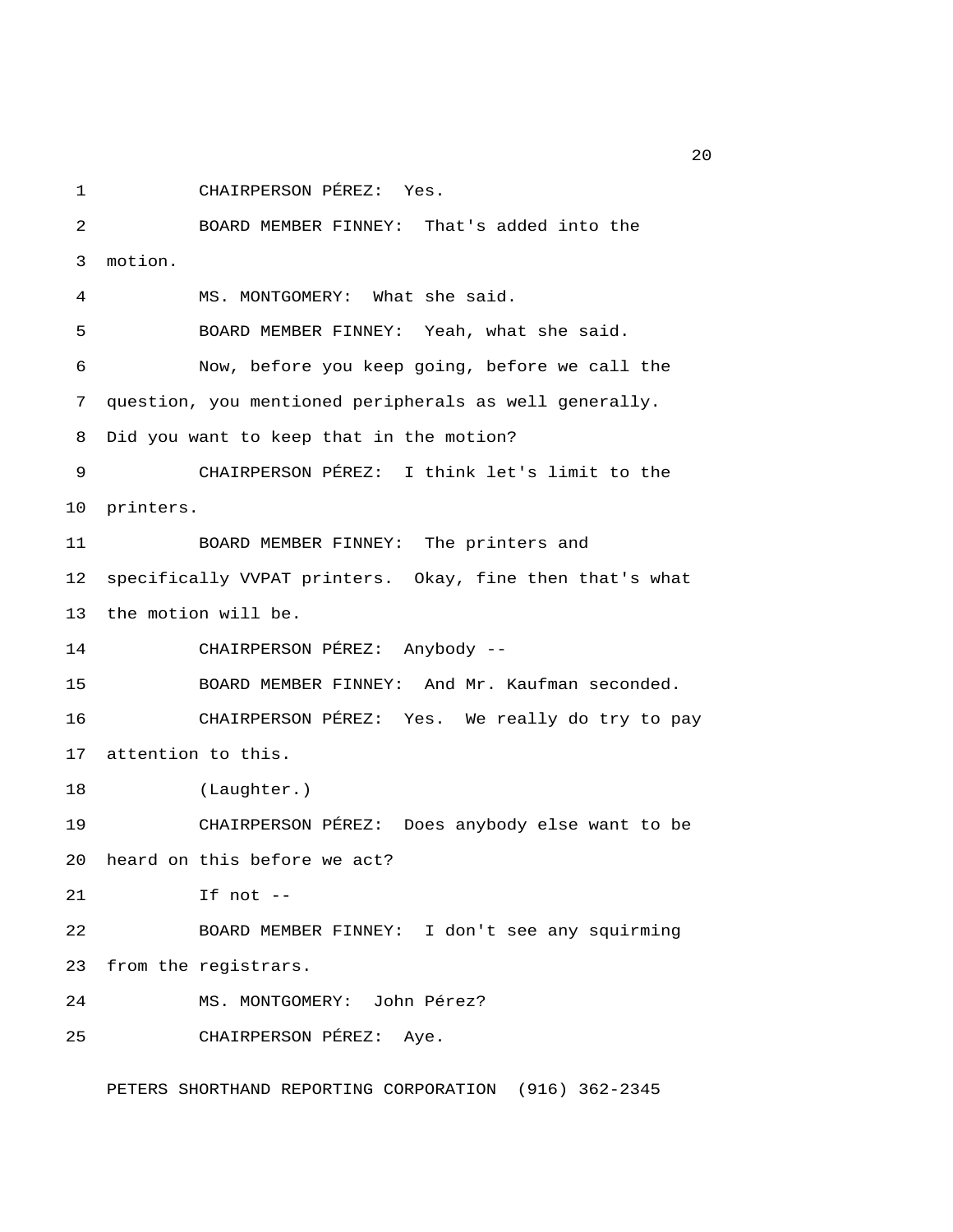1 MS. MONTGOMERY: Stephen Kaufman?

2 VICE CHAIRPERSON KAUFMAN: Aye.

3 MS. MONTGOMERY: Tal Finney?

4 BOARD MEMBER FINNEY: Aye.

 5 CHAIRPERSON PÉREZ: Okay. The next item for us 6 is 6B, adoption of newly proposed 2005 VMB meeting 7 schedule, which is attached.

 8 MS. LEAN: I'd suggest you move that to the very 9 end of the meeting if you don't mind.

10 CHAIRPERSON PÉREZ: I'm sorry?

11 MS. LEAN: Can we move that to the end of the 12 meeting.

13 CHAIRPERSON PÉREZ: Sure. We can make that the 14 new Item 8 and then make the old 8 a yeah -- next is 6C 15 update on the status of VMB Conflict of Interest Code. 16 We're all anticipating filling out our form 700s.

17 MS. LEAN: The status so far is it's still at the 18 Office of Administrative Law. It has not yet been filed 19 with the Secretary of State's Office. So perhaps by the 20 next meeting it will be adopted and you will be required 21 to do the 700s. As soon as it is adopted, I will let you 22 know, because there is a 30-day requirement to file it.

23 BOARD MEMBER FINNEY: If I was still running OAL, 24 it would be stuck there forever.

25 CHAIRPERSON PÉREZ: So given that, I just want to PETERS SHORTHAND REPORTING CORPORATION (916) 362-2345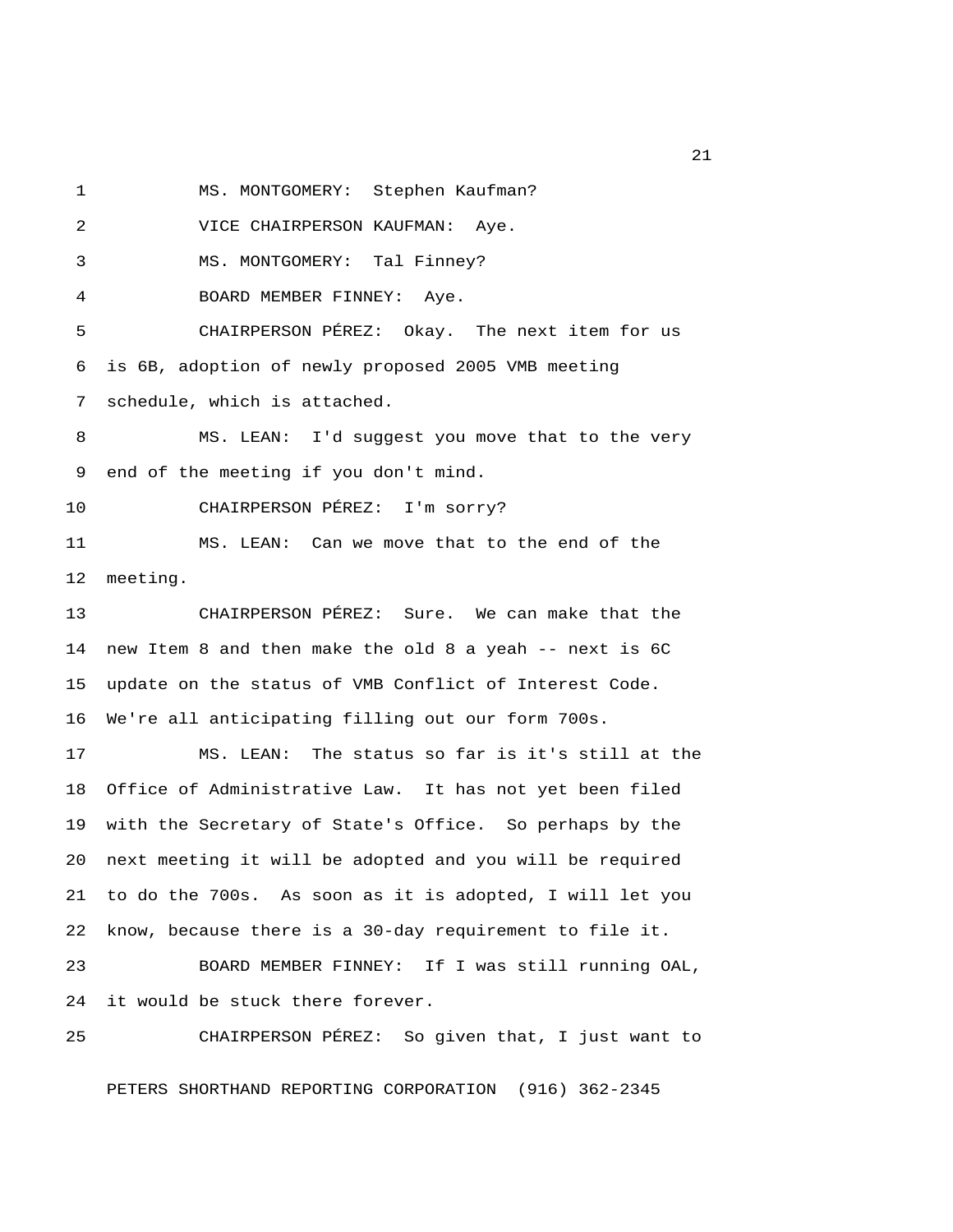1 draw attention to the fact that this new development is 2 separate and distinct from what had been in our minutes, 3 where it said that we would each have to fill out our form 4 700s immediately after this meeting.

5 MS. LEAN: That's correct.

 6 CHAIRPERSON PÉREZ: So we will fill out our 7 VMB -- I mean, our form 700s within 30 days of their 8 approval.

 9 MS. LEAN: Correct. I anticipated that it would 10 be completed by this meeting. It has not been completed 11 yet.

12 BOARD MEMBER FINNEY: And can I throw out 13 something here. I think we might have had this discussion 14 once before, but I want to clarify. The Form 700 as it 15 applies or possibly will apply to the Voting Modernization 16 Board, relates only to those potential conflicts of 17 interest associated with our work here, isn't that 18 correct?

19 STAFF COUNSEL STUART: Correct.

20 MS. LEAN: Correct.

21 BOARD MEMBER FINNEY: So it's not like that full 22 blanket Form 700 --

23 MS. LEAN: Correct.

24 BOARD MEMBER FINNEY: -- that I used to have to 25 live with?

PETERS SHORTHAND REPORTING CORPORATION (916) 362-2345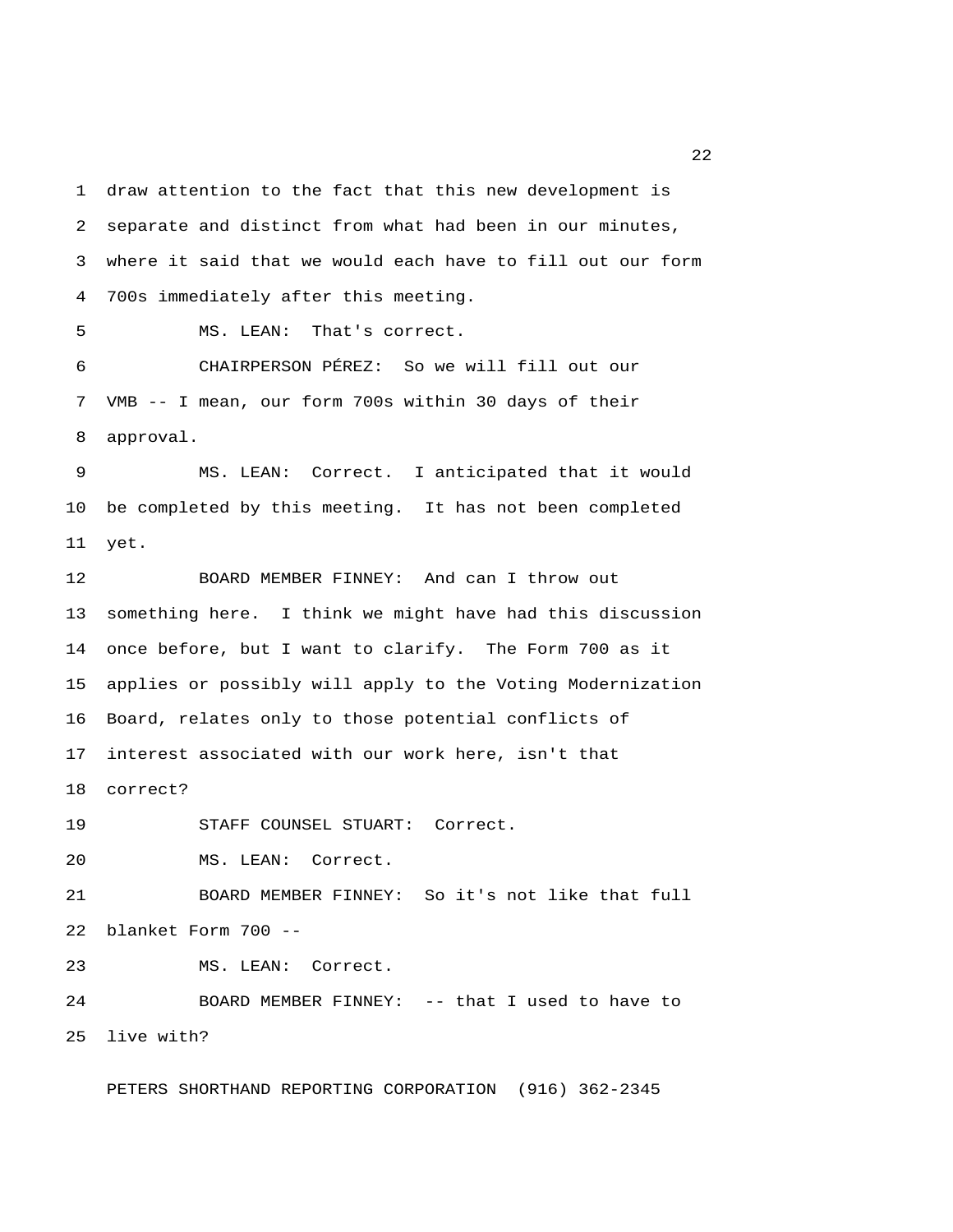1 Okay.

 2 CHAIRPERSON PÉREZ: Some of us are poor and don't 3 have to worry about the details of the 700. It's a very 4 easy form to fill out. 5 BOARD MEMBER FINNEY: Yes, I understand that. 6 Although, I'm surprised with respect to you, Mr. 7 Chair. 8 (Laughter.) 9 CHAIRPERSON PÉREZ: I said some of us. 10 (Laughter.) 11 CHAIRPERSON PÉREZ: Item 7, Interim Status Report 12 on County Voting Modernization Plans. 13 MS. LEAN: In your packets that you have in front 14 of you, all of the counties responded. There's one county 15 who's still pending the official report, but all of them 16 have responded that yes, they do plan to use their Voting 17 Modernization Board allocation. We have about 8 counties 18 who estimate that they will be coming forward in the next 19 month or so; between September and October about 12 20 counties; November through December 8 counties; and a 21 bunch of unknowns, due to there's only one certified 22 system in the state. 23 There are 9 counties who are in their Phase 2

24 approach, so they will come forward. And a lot of those 25 are unknown too. They don't know because of the lack of

PETERS SHORTHAND REPORTING CORPORATION (916) 362-2345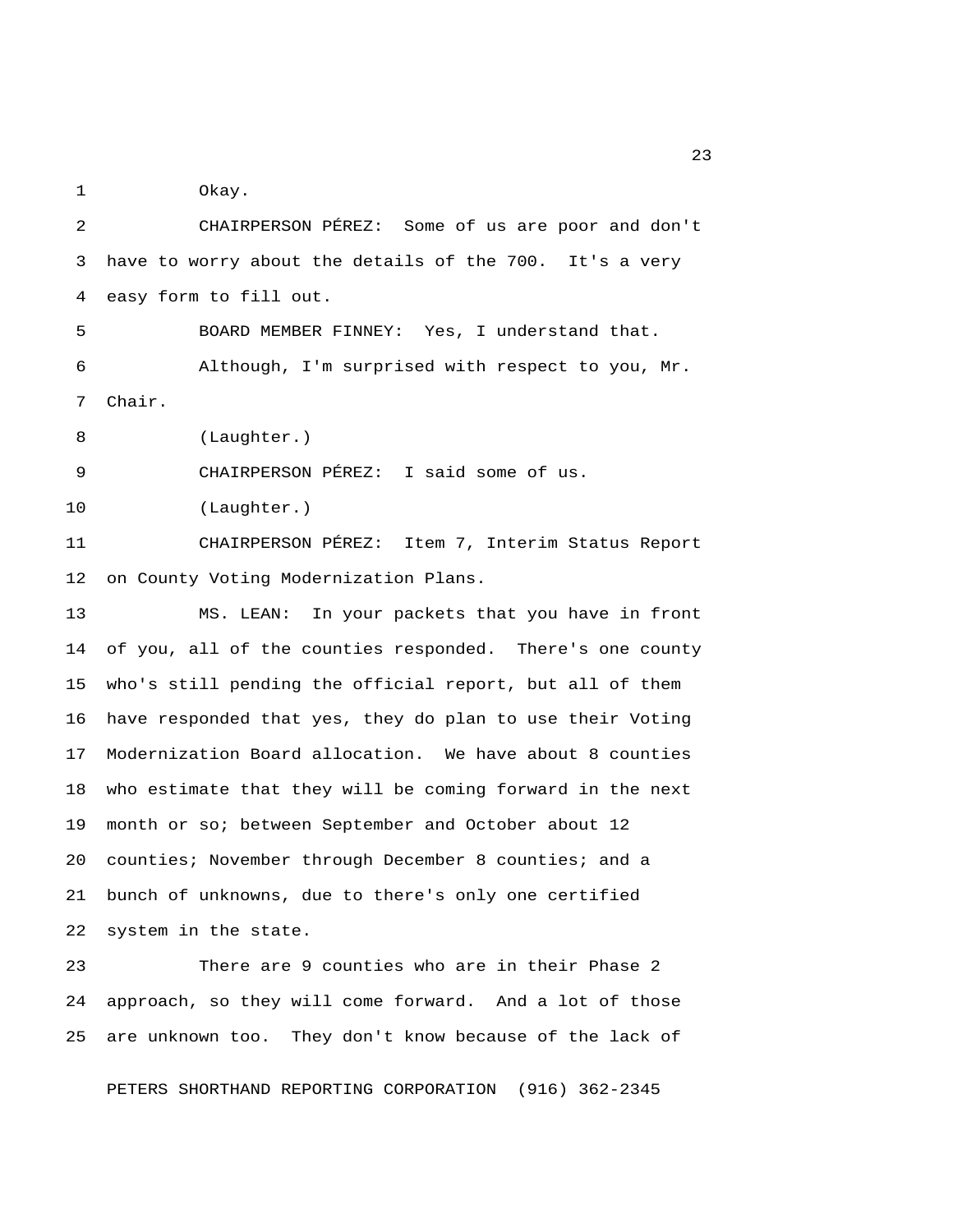1 certified systems.

 2 Three counties will either be resubmitting or 3 amending their project documentation plans, because their 4 original system was decertified, so they'll need to come 5 forward again. 6 So with that said, as you were talking earlier 7 about you don't know how much longer you will be around. 8 I anticipate it will be definitely through 2007. 9 (Laughter.) 10 CHAIRPERSON PÉREZ: Two questions. 11 BOARD MEMBER FINNEY: There might be a whole new 12 system. 13 (Laughter.) 14 CHAIRPERSON PÉREZ: And possibly a whole new 15 elected officials to appoint us. 16 BOARD MEMBER FINNEY: Hey, we've been through 3 17 Secretaries of State so far. 18 (Laughter.) 19 CHAIRPERSON PÉREZ: And 2 Governors. 20 BOARD MEMBER FINNEY: And 2 Governors. 21 Rub it in, John. 22 (Laughter.) 23 CHAIRPERSON PÉREZ: Two questions, what was the 24 one county that we haven't heard from? 25 MS. LEAN: We've heard from. We have gotten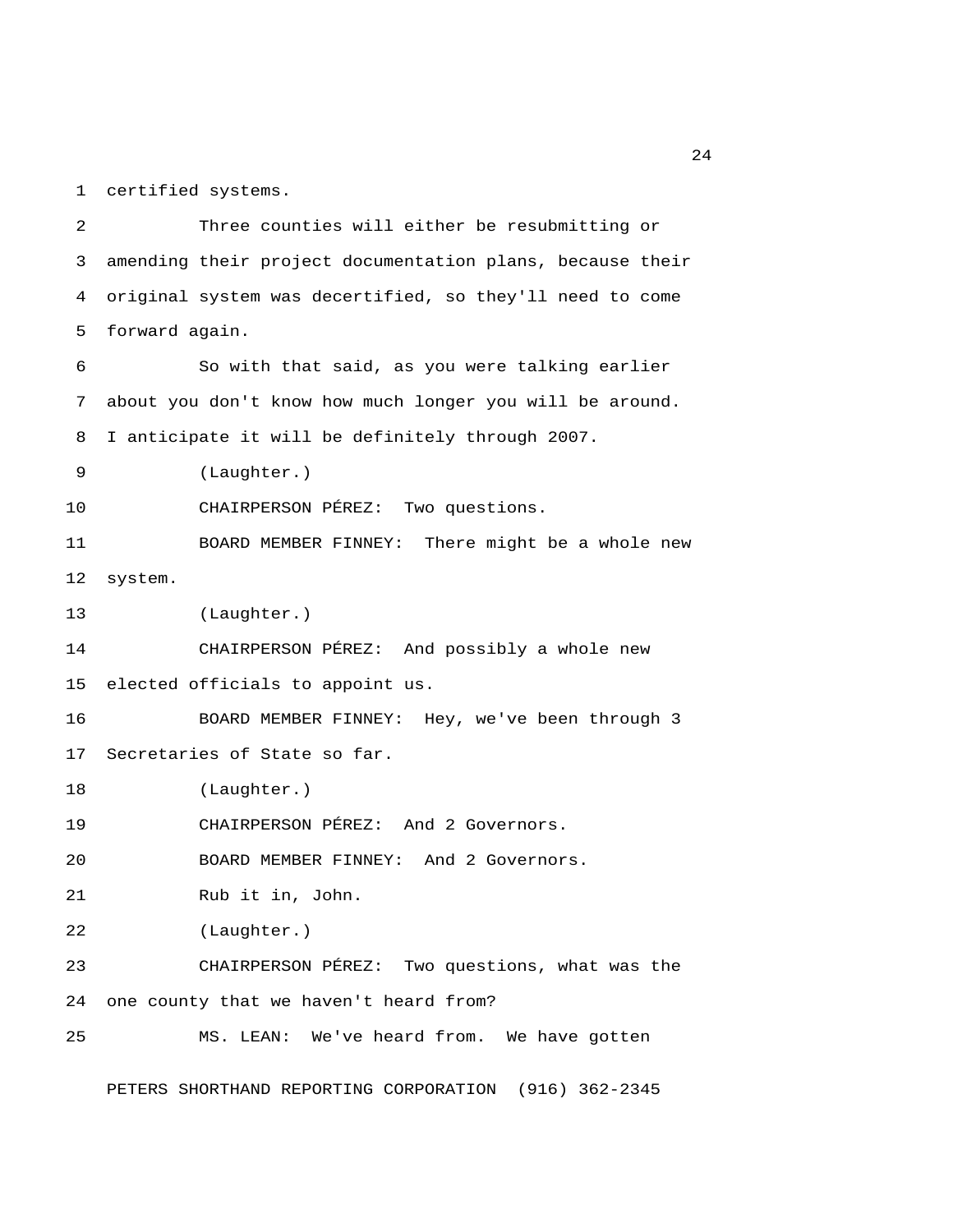1 their official report from.

 2 CHAIRPERSON PÉREZ: And which county is that? 3 MS. LEAN: Kings County. 4 CHAIRPERSON PÉREZ: Okay. And second, and we 5 were talking about this earlier, my recollection is that 6 we're all pleasure appointments without reference to a 7 term. 8 BOARD MEMBER FINNEY: Term of years, isn't that 9 correct? 10 MS. LEAN: That's correct. 11 BOARD MEMBER FINNEY: Because it's initiate 12 specific and the initiative did not provide term of years. 13 MS. LEAN: That's correct. 14 CHAIRPERSON PÉREZ: Okay. 15 MS. LEAN: So as long as you want to serve. 16 CHAIRPERSON PÉREZ: As long as we're wanted. 17 (Laughter.) 18 BOARD MEMBER FINNEY: I'm proud to work with the 19 registrars of our state, helping to empower them to 20 empower the voter. 21 VICE CHAIRPERSON KAUFMAN: Before we move on, can 22 I ask one question. 23 CHAIRPERSON PÉREZ: Yes, please. 24 VICE CHAIRPERSON KAUFMAN: I almost hesitate to 25 ask this question, but since we go through this every PETERS SHORTHAND REPORTING CORPORATION (916) 362-2345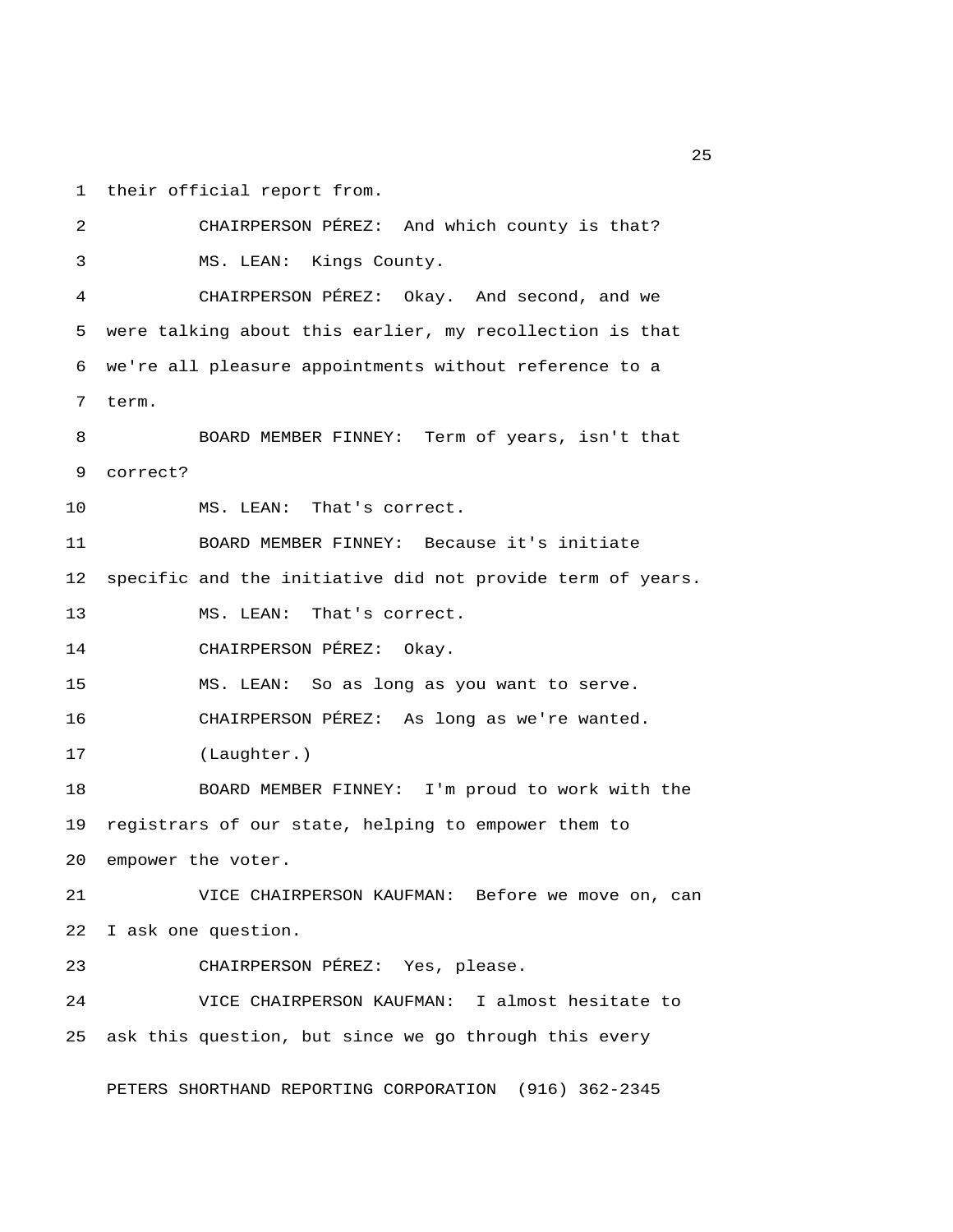1 meeting, any current update on the status of

2 certification?

 3 MS. LEAN: No update at this time. 4 (Laughter.) 5 BOARD MEMBER FINNEY: Is that rehearsed? 6 (Laughter.) 7 CHAIRPERSON PÉREZ: Was that generally speaking 8 or -- I mean, there was a discussion, and I wasn't he at 9 the last meeting, but under public comments Alfie Charles 10 from Sequoia was talking about a condition placed on 11 certification that should have been done within 30 days. 12 Do we know if that one has been completed? That one has 13 not. Okay, I just wanted to make sure since I wasn't 14 here. 15 VICE CHAIRPERSON KAUFMAN: I'm sure it will show 16 up on August 31st, I think, it's going to be. It will 17 still be 30 days away. 18 CHAIRPERSON PÉREZ: Just like our form 700s. 19 (Laughter.) 20 VICE CHAIRPERSON KAUFMAN: There's two parallel 21 tracks running here. 22 MS. LEAN: But the good news is, even though 23 you've been around for 3 years, we might finally actually

25 meeting.

PETERS SHORTHAND REPORTING CORPORATION (916) 362-2345

24 get a conflict of interest code adopted by your next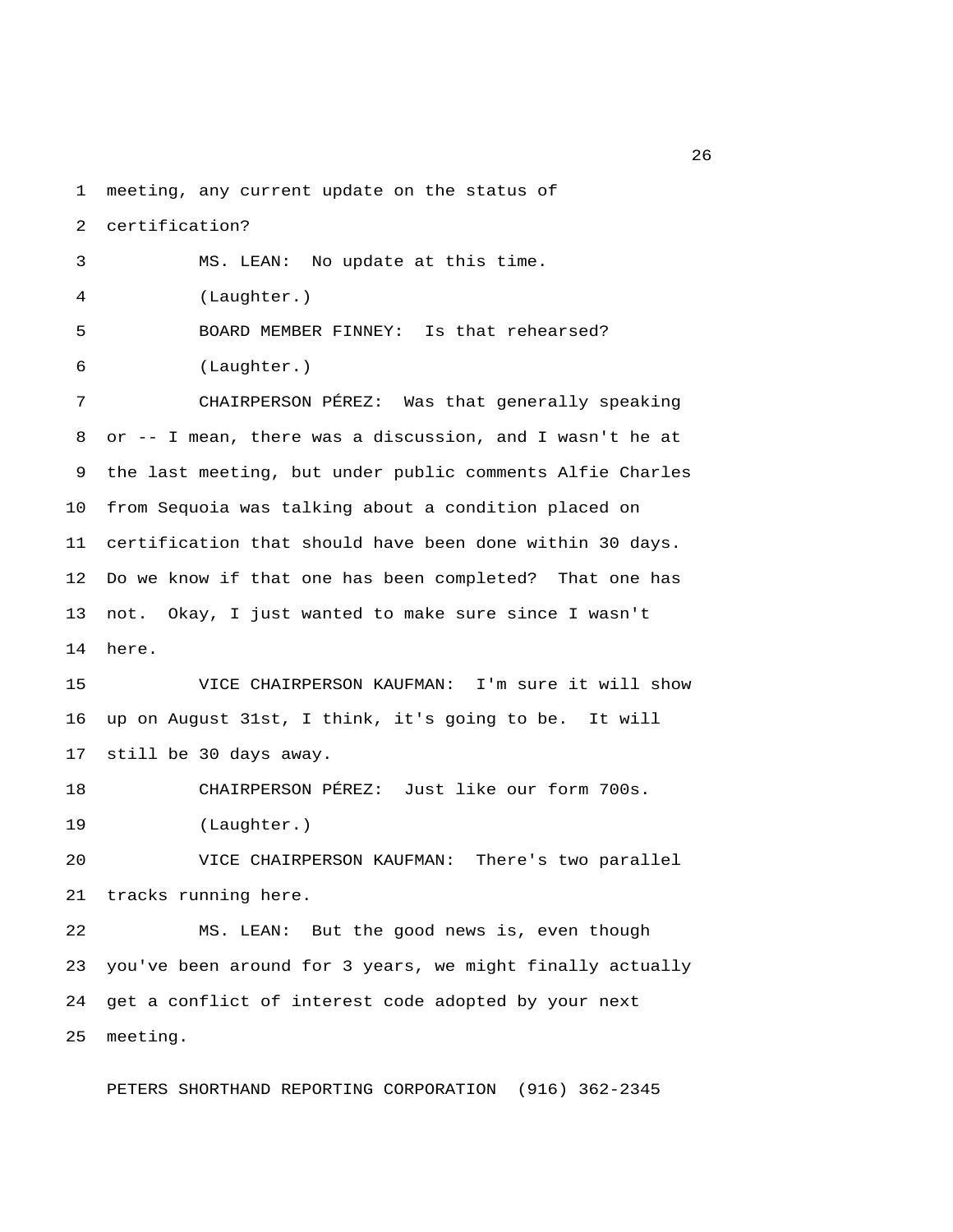1 CHAIRPERSON PÉREZ: After -- 2 VICE CHAIRPERSON KAUFMAN: As soon as we file our 3 leaving office statement. 4 BOARD MEMBER FINNEY: A position with no term of 5 years, no conflict of interest code, and no Form 700. 6 (Laughter.) 7 CHAIRPERSON PÉREZ: Okay. As the only 8 non-attorney on the Board. 9 (Laughter.) 10 CHAIRPERSON PÉREZ: Okay. Anything else before 11 we go into adoption of our meeting schedule? 12 So before us we have some changed dates, August 13 31st, September 23rd -- 14 MS. LEAN: In the afternoon. 15 CHAIRPERSON PÉREZ: -- in the afternoon. 16 BOARD MEMBER FINNEY: Are these all 1:30s or I 17 mean 10:30s. I mean -- 18 CHAIRPERSON PÉREZ: No, August 31st, 10:30; 19 September 23rd, 2 p.m.; October 21st, 10:30; November 20 16th, 10:30; and December 21st, 10:30. 21 MS. LEAN: These were modified since I sent you 22 the packages. I apologize for that. I did have a 23 discussion with the Chair, so we did move some of the 24 dates around. If we could get an agreement at least on 25 the August one. And if you could let me know, I could

PETERS SHORTHAND REPORTING CORPORATION (916) 362-2345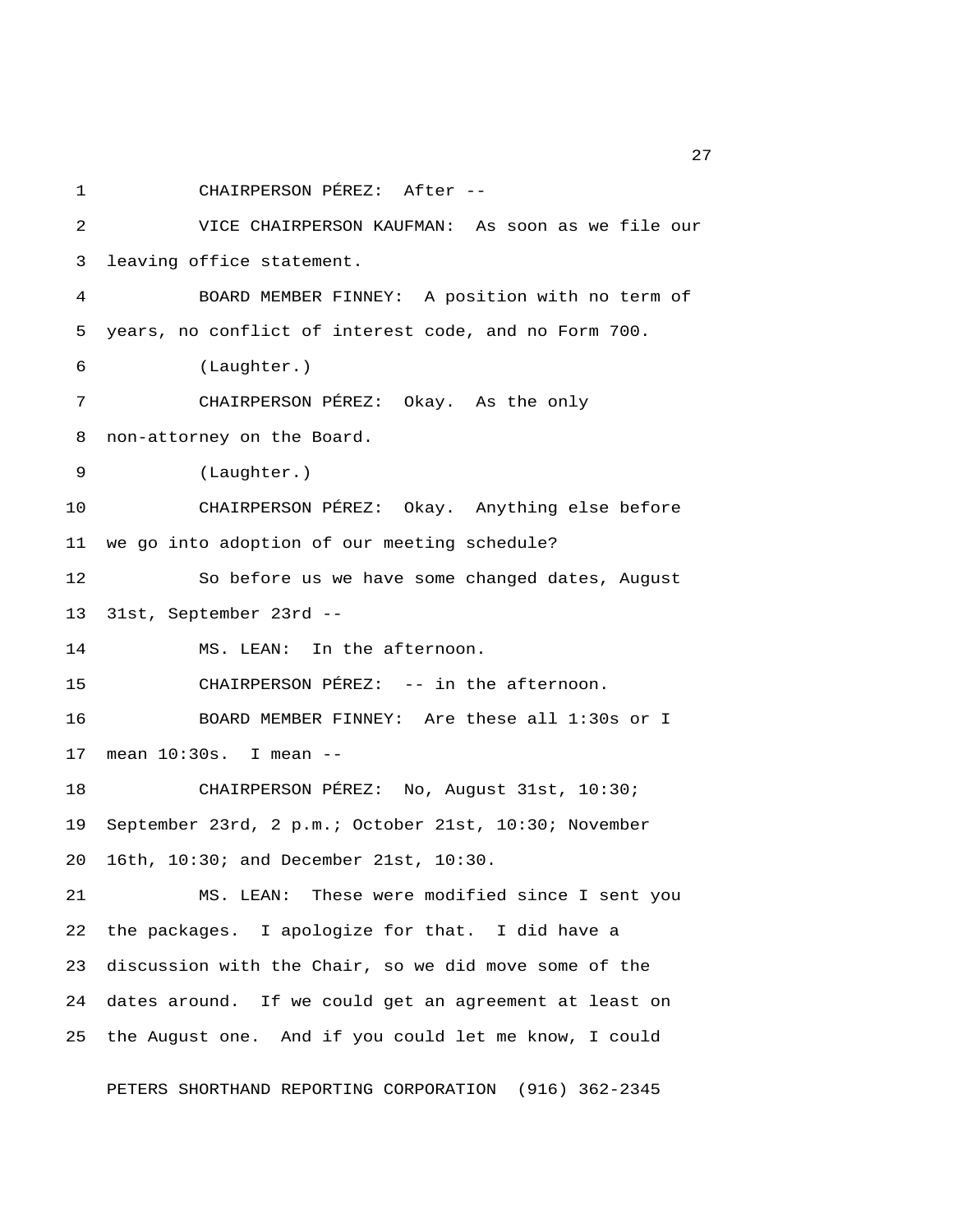1 post these to our web site so we have enough notice to all 2 the counties on when the next ones will be. 3 CHAIRPERSON PÉREZ: Is August 31st okay with both 4 of you? 5 VICE CHAIRPERSON KAUFMAN: Yeah, I checked. 6 BOARD MEMBER FINNEY: I'm fine with that and with 7 the September 1 too I think. Those 2 I could do. 8 CHAIRPERSON PÉREZ: So let's lock in the August 9 31st and the September 23rd. Let's attempt, at our next 10 meeting, to lock in October 21st and November 16. 11 BOARD MEMBER FINNEY: I have to change October. 12 CHAIRPERSON PÉREZ: You have to change October? 13 BOARD MEMBER FINNEY: Yeah. 14 CHAIRPERSON PÉREZ: Okay. So if you could get 15 back to Jana about your October availabilities. 16 MS. LEAN: That would be great, because Michael 17 Bustamante will not be able to be available at all during 18 October. 19 CHAIRPERSON PÉREZ: And at the end of October, 20 I'm out of the country. 21 VICE CHAIRPERSON KAUFMAN: And I suspect as we 22 get later in the year and we have more people who need to 23 submit by the January deadline, it's going to get harder 24 and harder to start moving dates.

PETERS SHORTHAND REPORTING CORPORATION (916) 362-2345

25 CHAIRPERSON PÉREZ: Yeah. So we really need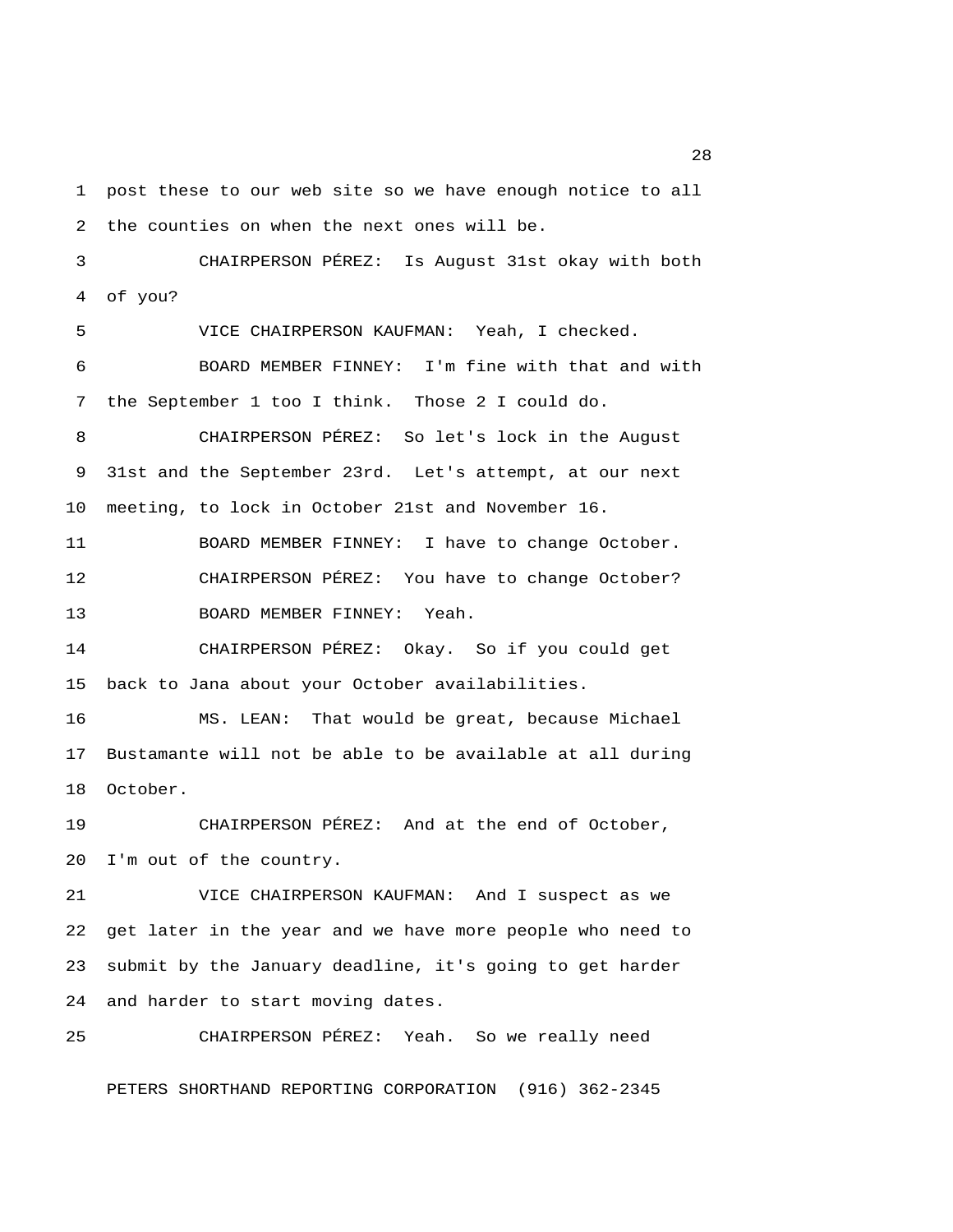1 to -- each of us get to Jana our good and bad dates for 2 October, November, December. But right now let's move 3 approval on the August 31st and September 23rd dates. 4 VICE CHAIRPERSON KAUFMAN: I'll move approval. 5 BOARD MEMBER FINNEY: Second. 6 CHAIRPERSON PÉREZ: All in favor? 7 (Ayes.) 8 CHAIRPERSON PÉREZ: Okay. Do you have anything 9 else for us, Jana? 10 MS. LEAN: Then I guess the next meeting, as we 11 always do, we talk about the next meeting, will be August 12 31st at 10:30. 13 CHAIRPERSON PÉREZ: Very good. Is there any -- 14 are there any other public comments before we adjourn? 15 Then we are adjourned. 16 Thank you all. 17 (Thereupon the California Secretary of State's 18 Office, Voting Modernization Board meeting 19 adjourned at 11:15 a.m.) 20 21 22 23 24 25